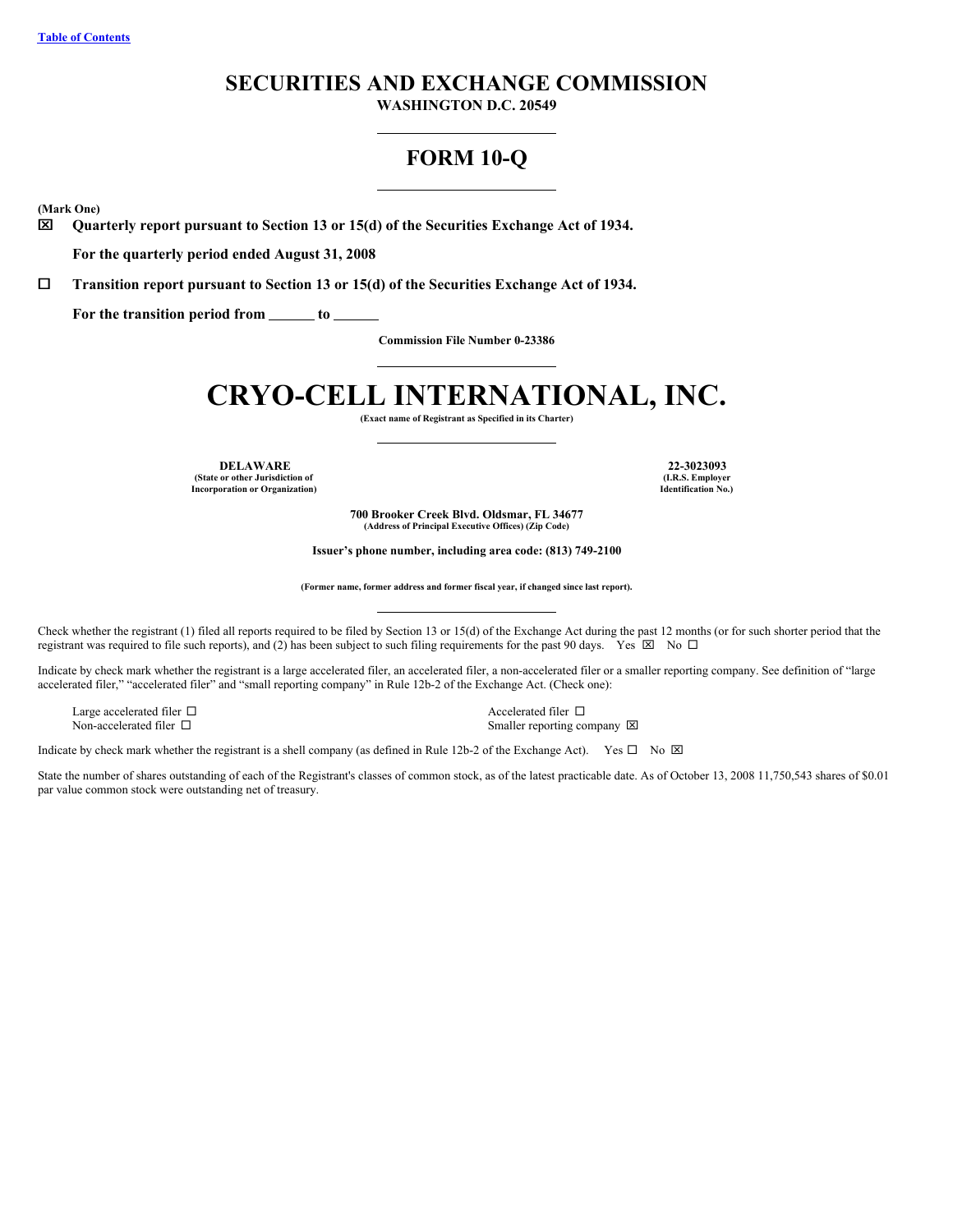### **CRYO-CELL INTERNATIONAL, INC. AND SUBSIDIARIES**

## <span id="page-1-0"></span>**TABLE OF CONTENTS**

|                                                                                                       | PAGE |
|-------------------------------------------------------------------------------------------------------|------|
| <b>PART I - FINANCIAL INFORMATION (UNAUDITED)</b>                                                     |      |
| <b>Item 1. Financial Statements</b>                                                                   |      |
| <b>Consolidated Balance Sheets</b>                                                                    | 3    |
| <b>Consolidated Statements of Operations and Comprehensive Loss</b>                                   | 4    |
| <b>Consolidated Statements of Cash Flows</b>                                                          | 5    |
| <b>Notes to Consolidated Financial Statements</b>                                                     | 6    |
| <u>Item 2. Management's Discussion and Analysis of Financial Conditions and Results of Operations</u> | 14   |
| <b>Item 3. Quantitative and Qualitative Disclosures about Market Risk</b>                             | 24   |
| <b>Item 4. Controls and Procedures</b>                                                                | 25   |
| <b>PART II - OTHER INFORMATION</b>                                                                    |      |
| <b>Item 1. Legal Proceedings</b>                                                                      | 26   |
| <b>Item 1A. Risk Factors</b>                                                                          | 26   |
| <b>Item 2. Unregistered Sales of Equity Securities and Use of Proceeds</b>                            | 26   |
| <b>Item 3. Defaults Upon Senior Securities</b>                                                        | 26   |
| <b>Item 4. Submission of Matters to a Vote of Security Holders</b>                                    | 26   |
| <b>Item 5. Other Information</b>                                                                      | 27   |
| <b>Item 6. Exhibits</b>                                                                               | 28   |
| <b>SIGNATURES</b>                                                                                     | 29   |
|                                                                                                       |      |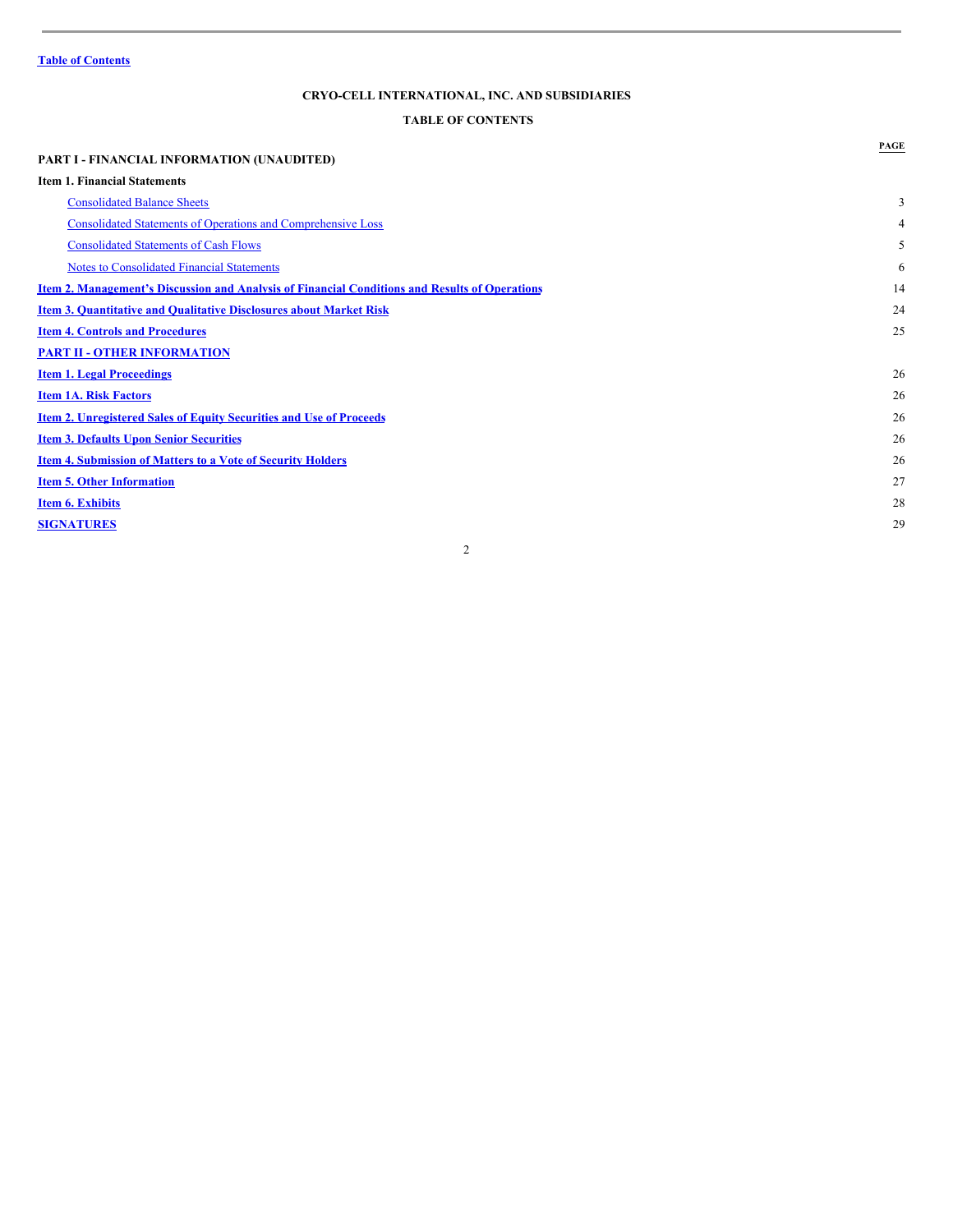#### <span id="page-2-0"></span>**CRYO-CELL INTERNATIONAL, INC. AND SUBSIDIARIES CONSOLIDATED BALANCE SHEETS ASSETS**

|                                                                                                                               | August 31,<br>2008<br>(unaudited) | November 30,<br>2007 |
|-------------------------------------------------------------------------------------------------------------------------------|-----------------------------------|----------------------|
| <b>Current Assets</b>                                                                                                         |                                   |                      |
| Cash and cash equivalents                                                                                                     | \$3,304,465                       | \$ 3,364,711         |
| Restricted cash                                                                                                               | 200,000                           | 200,000              |
| Marketable securities and other investments                                                                                   | 1,125,000                         | 1,002,810            |
| Accounts receivable and advances (net of allowance for doubtful accounts of \$740,038 and \$625,349, respectively)            | 1,824,089                         | 2,431,554            |
| Deferred tax assets                                                                                                           | 18,000                            | 18,000               |
| Prepaid expenses and other current assets                                                                                     | 664,460                           | 570,112              |
| Total current assets                                                                                                          | 7,136,015                         | 7,587,187            |
| <b>Property and Equipment-net</b>                                                                                             | 2,719,644                         | 3,115,581            |
| <b>Other Assets</b>                                                                                                           |                                   |                      |
| Marketable securities and other investments                                                                                   | 11.880                            | 43,200               |
| Note receivable                                                                                                               | 88,655                            | 80,088               |
| Investment in Saneron CCEL Therapeutics, Inc.                                                                                 | 684,000                           | 684,000              |
| Deposits and other assets                                                                                                     | 280,644                           | 123,653              |
| Total other assets                                                                                                            | 1,065,179                         | 930,941              |
| Total assets                                                                                                                  | \$10,920,839                      | \$11,633,709         |
| <b>LIABILITIES AND STOCKHOLDERS' DEFICIT</b>                                                                                  |                                   |                      |
| <b>Current Liabilities</b>                                                                                                    |                                   |                      |
| Accounts payable                                                                                                              | 1.056.659                         | \$1.891,601          |
| Accrued expenses                                                                                                              | 1,273,168                         | 1.331.170            |
| Deferred revenue                                                                                                              | 4,522,938                         | 4,064,035            |
| Total current liabilities                                                                                                     | 6,852,765                         | 7,286,806            |
| <b>Other Liabilities</b>                                                                                                      |                                   |                      |
| Deferred revenue                                                                                                              | 6,970,469                         | 6,696,841            |
| Deferred tax liabilities                                                                                                      | 18,000                            | 18,000               |
| Long-term liability-revenue sharing agreements                                                                                | 3,750,000                         | 3,750,000            |
| Deferred consulting obligation                                                                                                | 404,154                           | 472,744              |
| Total other liabilities                                                                                                       | 11,142,623                        | 10,937,585           |
| <b>Stockholders' Deficit</b>                                                                                                  |                                   |                      |
| Preferred stock (\$.01 par value, 500,000 authorized and none issued)                                                         |                                   |                      |
| Common stock (\$.01 par value, 20,000,000 authorized; 11,750,543 as of August 31, 2008 and 11,672,129 as of November 30, 2007 |                                   |                      |
| issued and outstanding)                                                                                                       | 117,505                           | 116,721              |
| Additional paid-in capital                                                                                                    | 24,636,699                        | 24,410,628           |
| Treasury stock, at cost                                                                                                       |                                   | (807, 020)           |
| Accumulated other comprehensive loss                                                                                          | (807,020)<br>(94, 056)            | (118,619)            |
| Accumulated deficit                                                                                                           | (30, 927, 677)                    | (30, 192, 392)       |
| Total stockholders' deficit                                                                                                   | (7,074,549)                       | (6,590,682)          |
|                                                                                                                               | \$10.920.839                      | \$11,633,709         |
| Total liabilities and stockholders' deficit                                                                                   |                                   |                      |

The accompanying notes are an integral part of these consolidated financial statements.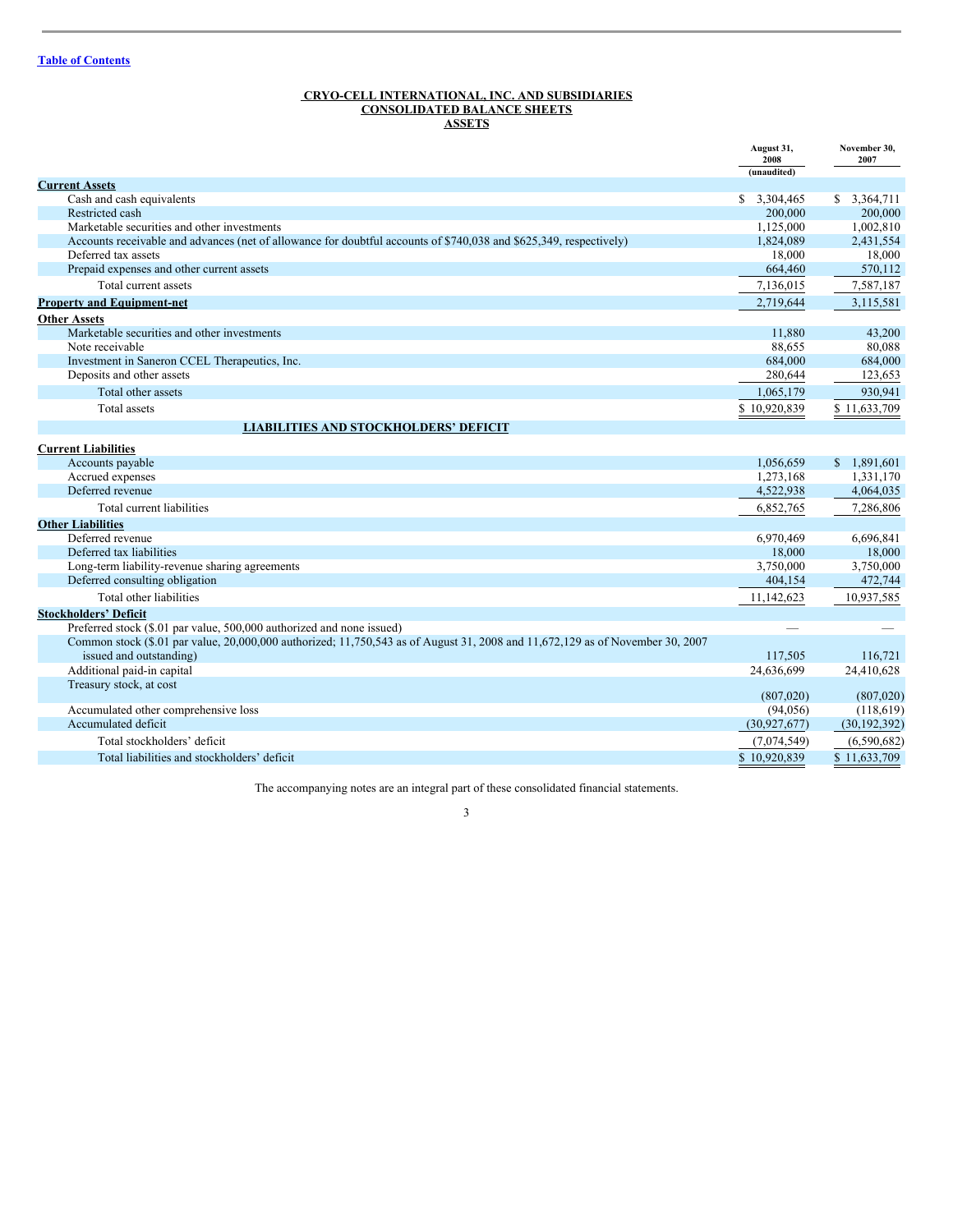### <span id="page-3-0"></span>**CRYO-CELL INTERNATIONAL, INC. AND SUBSIDIARIES CONSOLIDATED STATEMENTS OF OPERATIONS AND COMPREHENSIVE LOSS**

(unaudited)

|                                                                  | <b>Three Months Ended</b> |                          | <b>Nine Months Ended</b>        |                        |
|------------------------------------------------------------------|---------------------------|--------------------------|---------------------------------|------------------------|
|                                                                  | August 31,<br>2008        | August 31,<br>2007       | August 31,<br>2008              | August 31,<br>2007     |
| <b>Revenue</b>                                                   | 4,458,024                 | \$4,550,128              | \$13,143,831                    | \$13,173,166           |
| <b>Costs and Expenses:</b>                                       |                           |                          |                                 |                        |
| Cost of sales                                                    | 1,624,431                 | 1,668,211                | 4,690,280                       | 4,787,618              |
| Marketing, general & administrative expenses                     | 2,730,268                 | 3,595,890                | 8,471,353                       | 10,835,492             |
| Research, development and related engineering                    | 67,819                    | 163,402                  | 161,601                         | 480,742                |
| Impairment of marketable securities                              | 22,126                    | $\overline{\phantom{0}}$ | 55,066                          |                        |
| Depreciation and amortization                                    | 97,869                    | 134,739                  | 299,159                         | 401,379                |
| Total costs and expenses                                         | 4,542,514                 | 5,562,242                | 13,677,459                      | 16,505,231             |
| <b>Operating Loss</b>                                            | (84, 490)                 | (1,012,114)              | (533, 628)                      | (3,332,065)            |
| <b>Other Income (Expense):</b>                                   |                           |                          |                                 |                        |
| Interest income                                                  | 22,432                    | 67,607                   | 116,572                         | 226,431                |
| Interest expense                                                 | (348, 829)                | (304, 020)               | (988, 581)                      | (847, 402)             |
| Other income                                                     |                           |                          |                                 | 10,419                 |
| Licensee income                                                  | 293,007                   | 226,300                  | 757,635                         | 778,519                |
| Total other (expense) income                                     | (33, 391)                 | (10, 113)                | (114, 374)                      | 167,967                |
| Loss before equity in losses of affiliate and income tax expense | (117, 881)                | (1,022,227)              | (648,002)                       | (3,164,098)            |
| Equity in losses of affiliate                                    | (71, 427)                 | (125, 684)               | (144, 306)                      | (173,964)              |
| Loss before income tax expense                                   | (189, 308)                | (1,147,911)              | (792,308)                       | (3,338,062)            |
| Income tax expense                                               |                           |                          |                                 |                        |
| <b>Net Loss</b>                                                  | (189,308)                 | \$(1,147,911)            | (792, 308)                      | \$ (3,338,062)         |
| Net loss per common share - basic                                | (0.02)                    | \$<br>(0.10)             | (0.07)                          | (0.29)                 |
| Weighted average common shares outstanding - basic               | 11,680,652                | 11,669,629               | 11,674,980                      | 11,652,877             |
| Net loss per common share - diluted                              | (0.02)                    | S.<br>(0.10)             | S.<br>(0.07)                    | $\mathbb{S}$<br>(0.29) |
| Weighted average common shares outstanding - diluted             | 11,680,652                | 11,669,629               | 11,674,980                      | 11,652,877             |
| Comprehensive loss:                                              |                           |                          |                                 |                        |
| Net loss                                                         | (189,308)<br>S            | (1,147,911)              | (792, 308)<br>S                 | (3,338,062)            |
| Unrealized (loss) gain marketable securities                     | (12,614)                  | (3,780)                  | (30, 503)                       | 3,240                  |
| Write-off unrealized loss on marketable securities               | 22,126                    |                          | 55,066                          |                        |
| Recognition of unrealized gain on marketable securities          |                           |                          | $\hspace{0.1mm}-\hspace{0.1mm}$ | 10,419                 |
| Comprehensive loss                                               | \$<br>(179,796)           | \$(1,151,691)            | S<br>(767, 745)                 | \$ (3,324,403)         |

The accompanying notes are an integral part of these consolidated financial statements.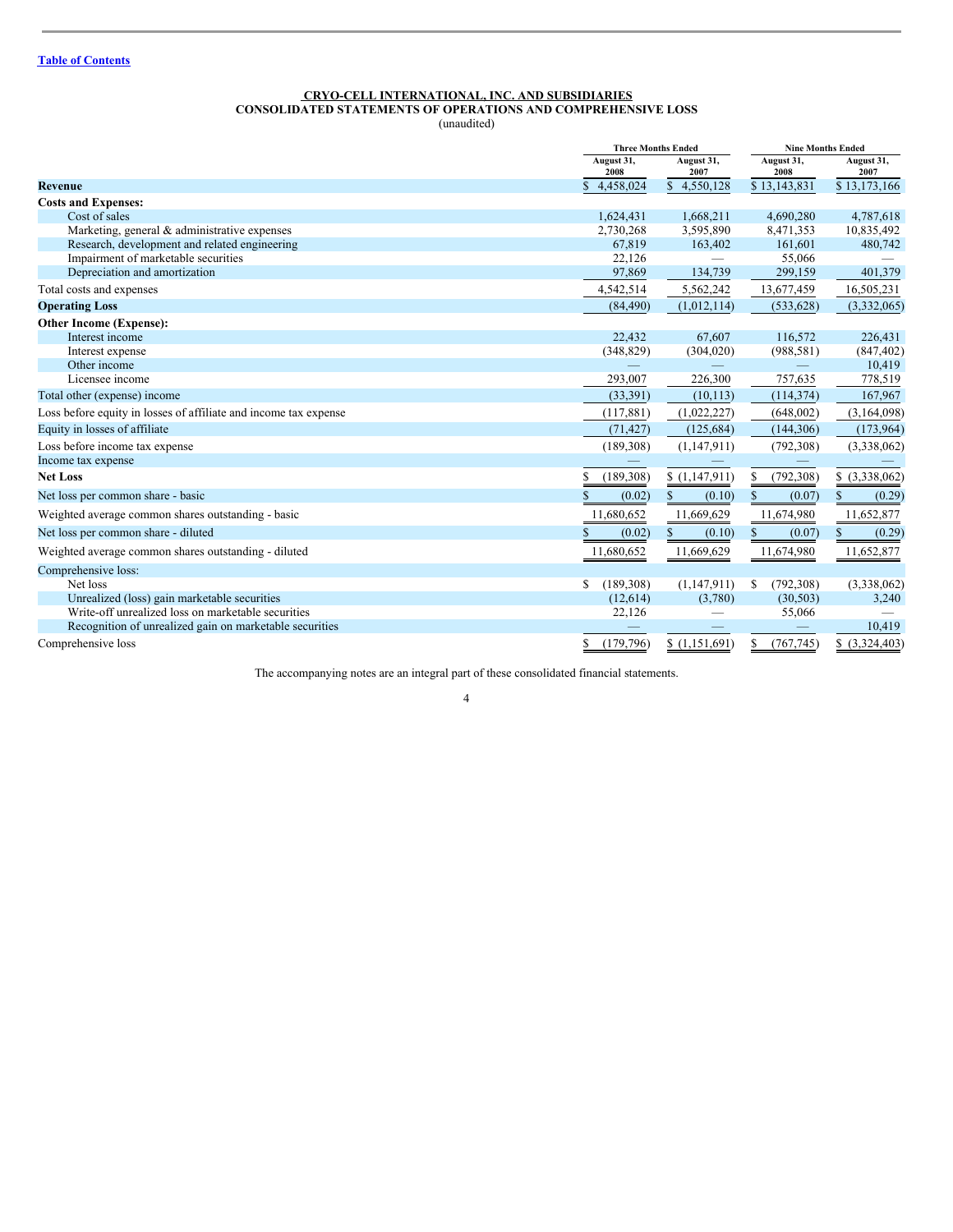#### <span id="page-4-0"></span>**CRYO-CELL INTERNATIONAL, INC. AND SUBSIDIARIES**

CONSOLIDATED STATEMENTS OF CASH FLOWS (unaudited)

|                                                                                                                   | <b>Nine Months Ended</b> |                    |
|-------------------------------------------------------------------------------------------------------------------|--------------------------|--------------------|
|                                                                                                                   | August 31,<br>2008       | August 31,<br>2007 |
| Cash flows from operating activities:                                                                             |                          |                    |
| Net loss                                                                                                          | \$<br>(792,308)          | $$$ (3,338,062)    |
| Adjustments to reconcile net loss to cash used in operating activities:                                           |                          |                    |
| Depreciation and amortization expense                                                                             | 511,307                  | 557,889            |
| Loss(gain) on sale of marketable securities                                                                       | 2,057                    | (10, 419)          |
| Stock-based compensation                                                                                          | 153,010                  | 193,530            |
| Provision for doubtful accounts                                                                                   | 233,824                  | 341,875            |
| Impairment of marketable securities                                                                               | 55,066                   |                    |
| Equity in losses of affiliate                                                                                     | 144,306                  | 173,965            |
| Changes in assets and liabilities:                                                                                |                          |                    |
| Accounts receivable and advances                                                                                  | 373,641                  | (1, 173, 345)      |
| Note receivable                                                                                                   | (8, 567)                 | 13,151             |
| Prepaid expenses and other current assets                                                                         | (94, 348)                | (168, 342)         |
| Deposits and other assets                                                                                         | (156,991)                | (12,039)           |
| Accounts payable                                                                                                  | (834, 942)               | (9,944)            |
| Accrued expenses                                                                                                  | (72,790)                 | (674, 341)         |
| Deferred consulting obligation                                                                                    | (68, 590)                | (63,959)           |
| Deferred revenue                                                                                                  | 732,529                  | 1,086,633          |
| Net cash provided by (used in) operating activities                                                               | 177,203                  | (3,083,408)        |
| Cash flows from investing activities:                                                                             |                          |                    |
| Purchases of property and equipment                                                                               | (115,370)                | (605, 873)         |
| Purchase of marketable securities and other investments                                                           | (1, 125, 000)            | (1,001,993)        |
| Proceeds from sale of marketable securities                                                                       | 1,001,570                | 1,000,000          |
| Net cash used in investing activities                                                                             | (238, 800)               | (607, 866)         |
| Cash flows from financing activities:                                                                             |                          |                    |
| Proceeds from exercise of stock options                                                                           | 1,350                    | 24,300             |
| Net cash provided by financing activities                                                                         | 1,350                    | 24,300             |
| Decrease in cash and cash equivalents                                                                             | (60, 246)                | (3,666,974)        |
| Cash and cash equivalents - beginning of period                                                                   | 3,364,711                | 7,414,140          |
| Cash and cash equivalents - end of period                                                                         | \$ 3,304,465             | \$ 3,747,166       |
| Supplemental disclosure of cash flow information:                                                                 |                          |                    |
| Interest                                                                                                          | 827,164<br>\$            | 822,376<br>\$      |
| Income taxes                                                                                                      | \$                       |                    |
| Supplemental schedules of non-cash investing and financing activities:                                            |                          |                    |
| Unrealized gain as a component of marketable securities and stockholders' deficit                                 | (30, 503)                | 3,240              |
| Reclassification between additional paid in capital and accumulated deficit related to stock compensation expense | \$<br>57,023             | \$                 |

The accompanying notes are an integral part of these consolidated financial statements.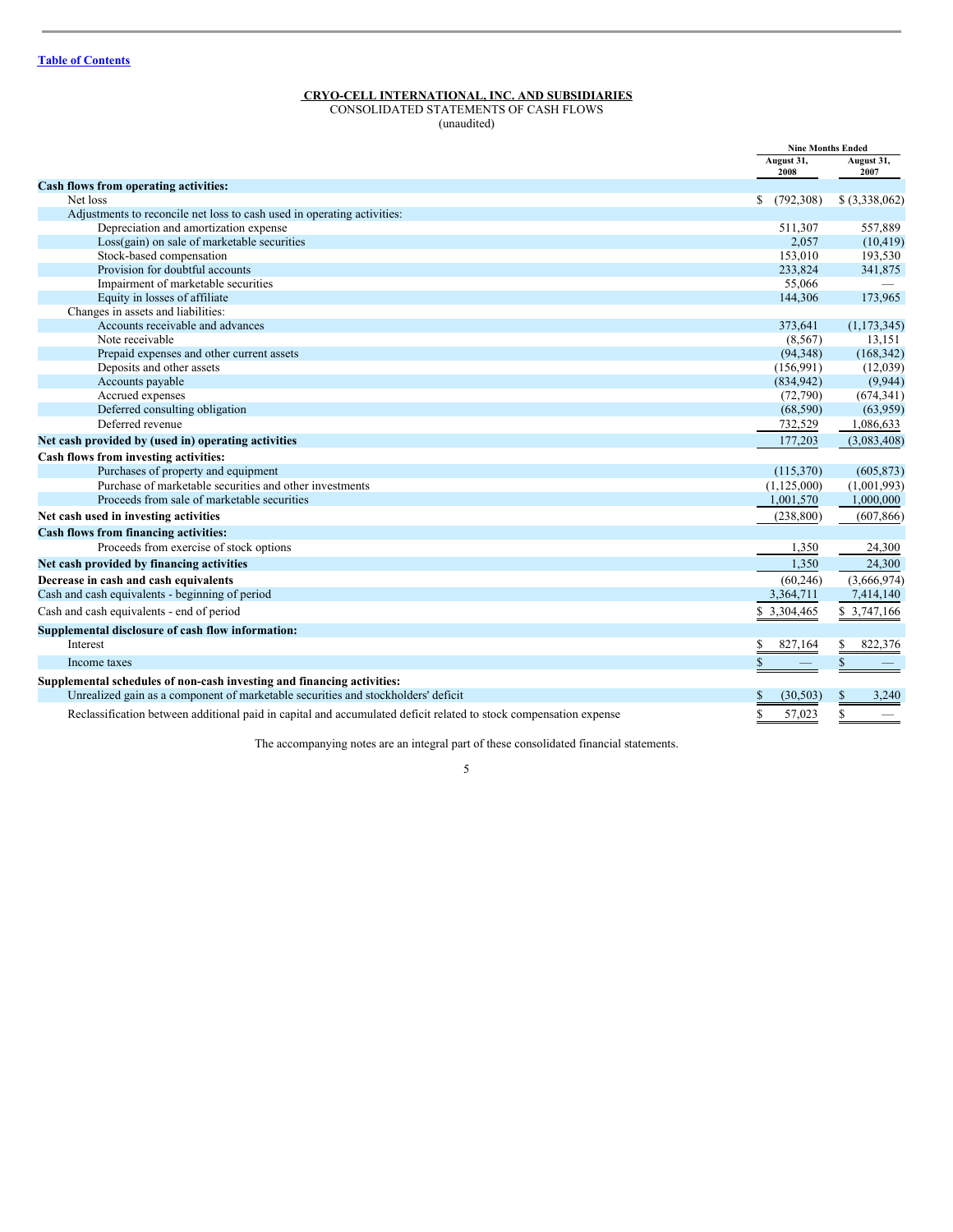#### <span id="page-5-0"></span>**CRYO-CELL INTERNATIONAL, INC. AND SUBSIDIARIES NOTES TO CONSOLIDATED FINANCIAL STATEMENTS August 31, 2008 (Unaudited)**

#### **Note 1 - Basis of Presentation**

The unaudited consolidated financial statements including the Consolidated Balance Sheets as of August 31, 2008 and November 30, 2007, the related Consolidated Statements of Operations and Comprehensive Loss and Cash Flows for the three and nine months ended August 31, 2008 and August 31, 2007 have been prepared by Cryo-Cell International, Inc. and its subsidiaries ("the Company" or "Cryo-Cell"). In the opinion of management, all adjustments (which include only normal recurring adjustments) necessary to present fairly the financial position, results of operations, and changes in cash flows for all periods presented have been made.

The unaudited consolidated financial statements herein have been prepared pursuant to the rules and regulations of the Securities and Exchange Commission for interim financial reporting. Certain financial information and note disclosures which are normally included in annual financial statements prepared in accordance with accounting principles generally accepted in the United States of America have been condensed or omitted pursuant to those rules and regulations. It is suggested that these consolidated financial statements be read in conjunction with the financial statements and notes thereto included in the Company's November 30, 2007 Annual Report on Form 10-K.

#### **Revenue Recognition**

The Company records revenue from processing and storage of specimens. The Company recognizes revenue from processing fees upon completion of processing and cellular storage fees ratably over the contractual storage period. Deferred revenue on the accompanying balance sheets includes the portion of the annual storage fee and the twenty-one year storage fee that is recognized over the contractual storage period.

The Company has not had a third party conduct a physical inventory count of all specimens stored; however, the Company periodically performs a physical inventory count of specimens stored to ensure that all records are accurate.

#### **Income Taxes**

Under the asset and liability method of Financial Accounting Standards Board ("FASB") Statement of Financial Accounting Standards ("SFAS") No. 109*Accounting for Income Taxes* ("SFAS 109"), deferred tax assets and liabilities are recognized for the estimated future tax consequences attributable to differences between financial statement carrying amounts of existing assets and liabilities and their respective tax bases. Deferred tax assets and liabilities are measured using enacted tax rates expected to be recovered or settled. A valuation allowance covering the deferred tax assets of the Company as of August 31, 2008 and November 30, 2007, has been provided as the Company believes it is "more likely than not" that the future income tax benefits will not be realized.

The Company adopted the provisions of FASB Interpretation No. 48,*Accounting for Uncertainty in Income Taxes*("FIN 48"), on December 1, 2007. Previously, the Company had accounted for tax contingencies in accordance with SFAS No. 5, *Accounting for Contingencies*("SFAS 5"). As required by FIN 48, which clarifies SFAS 109, the Company recognizes the financial statement benefit of a tax position only after determining that the relevant tax authority would more likely than not sustain the position following an audit. For tax positions meeting the more-likely-than-not threshold, the amount recognized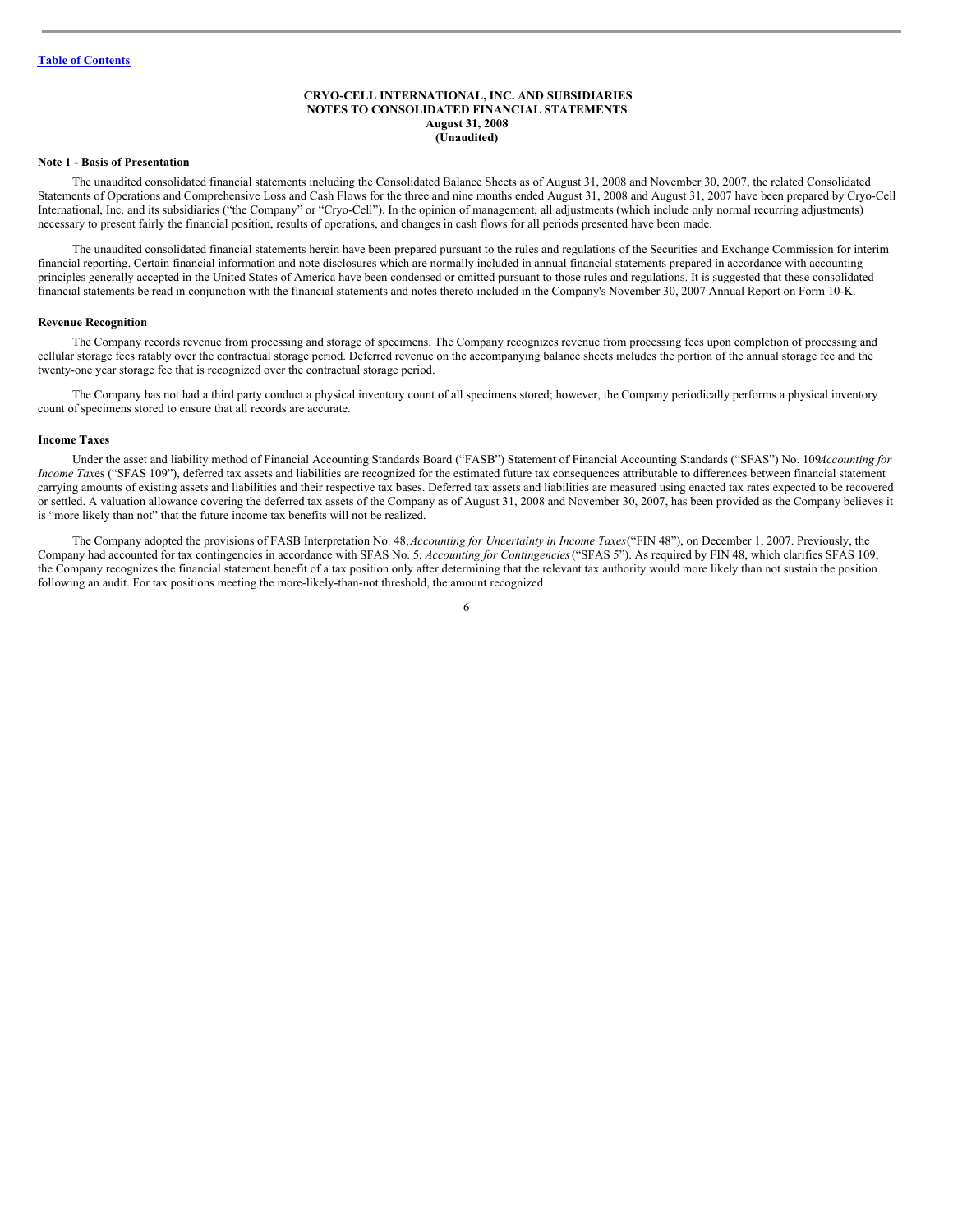in the financial statements is the largest benefit that has a greater than 50 percent likelihood of being realized upon ultimate settlement with the relevant tax authority. At the adoption date, the Company applied FIN 48 to all tax positions for which the statute of limitations remained open. The adoption of FIN 48 resulted in no impact to the Company's unrecognized tax benefits. There have been no material changes in unrecognized tax benefits since December 1, 2007. Based on the information currently available, no significant changes in unrecognized tax benefits are expected in the next twelve months.

As of the date of adoption, the Company is subject to income taxes in the U.S. federal jurisdiction, and various states. Tax regulations within each jurisdiction are subject to the interpretation of the related tax laws and regulations and require significant judgment to apply. Due to the net operating loss carry forwards dating back to 1998, the 1998 through 2007 tax years remain subject to examination by federal and state income tax authorities.

The Company recognizes interest and penalties related to unrecognized tax benefits in income tax expense. As of the date of the adoption of FIN 48 and August 31, 2008, the Company had no provisions for interest or penalties related to uncertain tax positions.

#### **Stock Compensation**

As of August 31, 2008, the Company has two stock-based employee compensation plans, which are described in Note 5. Prior to December 1, 2006, the Company accounted for those plans under the recognition and measurement provisions of APB Opinion No. 25, *Accounting for Stock Issued to Employees*, and related Interpretations, as permitted by SFAS No. 123, *Accounting for Stock-Based Compensation*. Effective December 1, 2006, the Company adopted the fair value recognition provisions of SFAS No. 123R, *Share-Based Payment* ("SFAS 123R"), using the modified prospective transition method. Under that transition method, compensation costs for the portion of awards for which the requisite service had not yet been rendered, and that were outstanding as of the adoption date, will be recognized as the service is rendered based on the grant date fair value of those awards calculated under SFAS 123R. The Company recognized approximately \$21,000 and \$71,000 for the three months ended August 31, 2008 and August 31, 2007, respectively of stock compensation expense. The Company recognized approximately \$153,000 and \$193,000 for the nine months ended August 31, 2008 and August 31, 2007, respectively of stock compensation expense.

### **Product Warranty and Cryo-Cell CaresTM Program**

In December 2005, the Company began providing its customers enrolled under the new pricing structure with a payment warranty under which the Company agrees to pay \$50,000 to its client if the U-Cord® product retrieved is used for a stem cell transplant for the donor or an immediate family member and fails to engraft, subject to various restrictions. Additionally, under the Cryo-Cell Cares<sup>™</sup> program, the Company will pay \$10,000 to the client to offset personal expenses if the U-Cord® product is used for bone marrow reconstitution in a myeloblative transplant procedure. The Company has not experienced any claims under the warranty program nor has it incurred costs related to these warranties. The Company does not maintain insurance for this warranty program and therefore maintains reserves to cover estimated potential liabilities. The Company accounts for the warranty as an obligation and recognizes the obligation in accordance with SFAS 5. The Company's reserve balance is based on the \$50,000 maximum payment and the \$10,000 maximum expense reimbursement multiplied by formulas to determine the projected number of units requiring a payout. The Company determines the expected usage and engraftment failure rate by analyzing data from the existing bank of U-Cord® specimens, cord blood stored in published private and public banks and the related historical usage and failure rates in the Company's bank and other private cord blood banks. The Company's estimates of expected usage and engraftment failure could change as a result of changes in actual usage rates or failure rates and such changes would require an adjustment to the established reserves. The historical usage and failure rates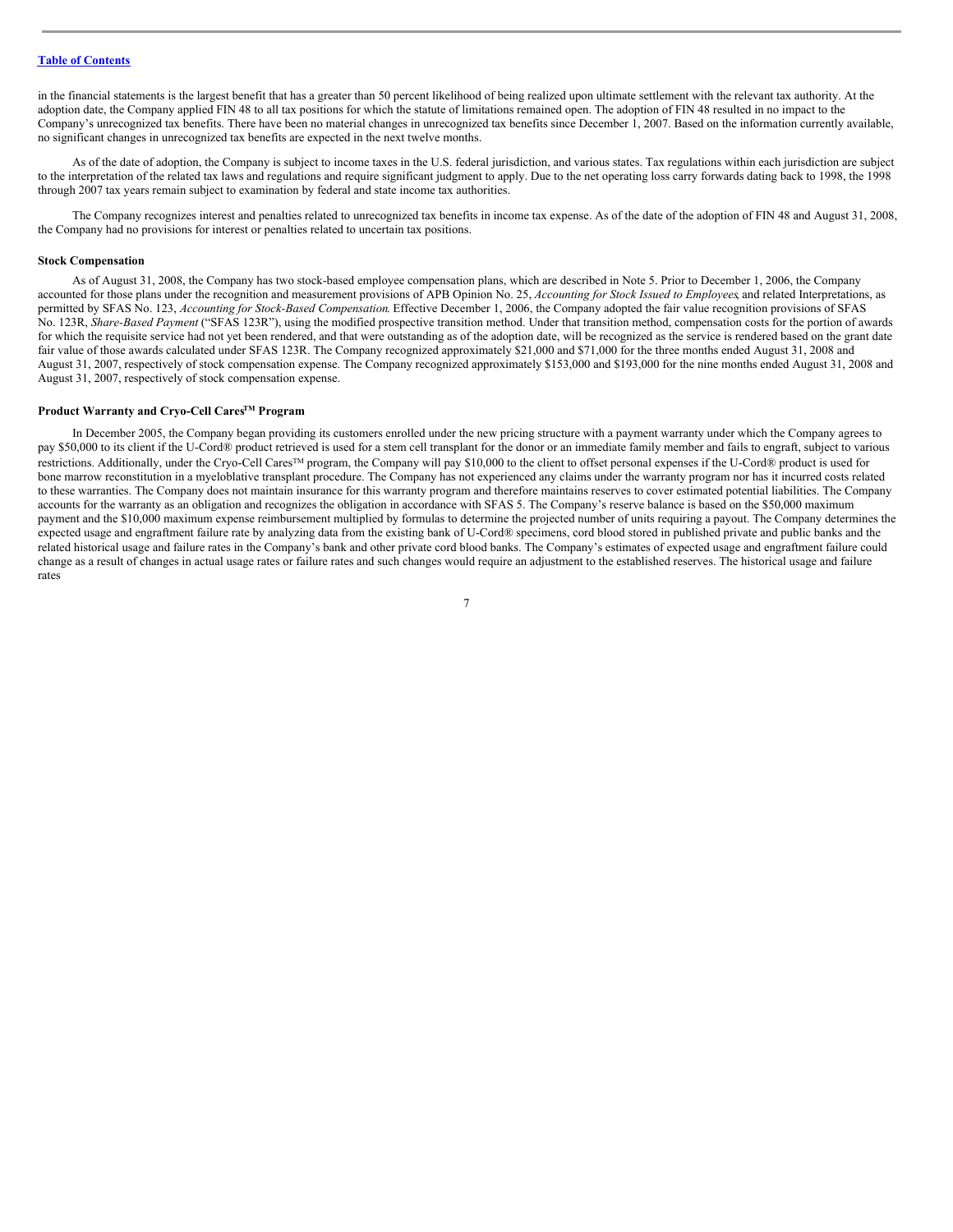have been very low and a small increase in the number of transplants or engraftment failures could cause a significant increase in the estimated rates used in determining our reserve. In addition, the reserve will increase as additional U-Cord® specimens are stored which are subject to the warranty. As of August 31, 2008 and November 30, 2007 the Company recorded reserves under these programs in the amounts of approximately \$97,000 and \$73,000, respectively, which are included in accrued expenses in the accompanying consolidated balance sheets.

#### **Recently Issued Accounting Pronouncements**

In December 2007, the FASB issued SFAS No. 141 (R),*Business Combinations* ("SFAS 141 (R)"), to improve the relevance, representational faithfulness, and comparability of the information that a reporting entity provides in its financial reports about a business combination and its effects. SFAS 141(R) establishes principles and requirements for how the acquirer, recognizes and ensures the identifiable assets acquired, the liabilities assumed, and any noncontrolling interest in the acquiree, recognizes and measures goodwill or a gain from a bargain purchase, and identifies financial statement disclosures related to the business combination.

SFAS 141 (R) applies prospectively to business combinations for which the acquisition date is on or after the beginning of the first annual reporting period beginning on or after December 15, 2008. The Company will adopt SFAS 141 (R) on December 1, 2009. The Company is currently assessing the impact that SFAS 141 may have on its consolidated financial statements.

In February 2008, FASB issued Staff Position (FSP) SFAS No. 157-2,*Ef ective Date of FASB Statement No. 157*, which delays for one-year the effective date of certain aspects of SFAS 157. The Company is currently assessing the impact that SFAS 157-2 may have on its consolidated financial statements. The Company adopted the provisions of SFAS No. 157, Fair Value Measurements ("SFAS 157") related to financial assets and liabilities, and SFAS No. 159, The Fair Value Option for Financial Assets and *Liabilities* ("SFAS 159") on December 1, 2007.SFAS 157 defines fair value, establishes a framework for measuring fair value, establishes a fair value hierarchy based on the quality of inputs used to measure fair value, and enhances disclosure requirements for fair value measurements. SFAS 159 permits companies to make an election to carry certain eligible financial assets and liabilities at fair value, even if fair value measurement has not historically been required for such assets and liabilities under U.S. GAAP. The adoption of SFAS 157 and SFAS 159 did not impact the Company's consolidated financial statements.

In December 2007, FASB issued SFAS No. 160,*Noncontrolling Interests in Consolidated Financial Statements*("SFAS 160"), to improve the relevance, comparability, and transparency of the financial information that a reporting entity provides in its consolidated financial statements by establishing accounting and reporting standards for the noncontrolling interest in a subsidiary and for the deconsolidation of a subsidiary. SFAS 160 is effective for financial statements issued for fiscal years beginning on or after December 15, 2008. The Company is currently assessing the impact that SFAS 160 may have on its consolidated financial statements.

In March 2008, the FASB issued SFAS No. 161,*Disclosures about Derivative Instruments and Hedging Activities*("SFAS 161"). The new standard is intended to improve financial reporting about derivative instruments and hedging activities by requiring enhanced disclosures to enable investors to better understand their effects on an entity's financial position, financial performance and cash flows. SFAS 161 is effective for financial statements issued for fiscal years and interim periods beginning after November 15, 2008, with early application encouraged. The Company is currently assessing the impact that SFAS 161 may have on its consolidated financial statements.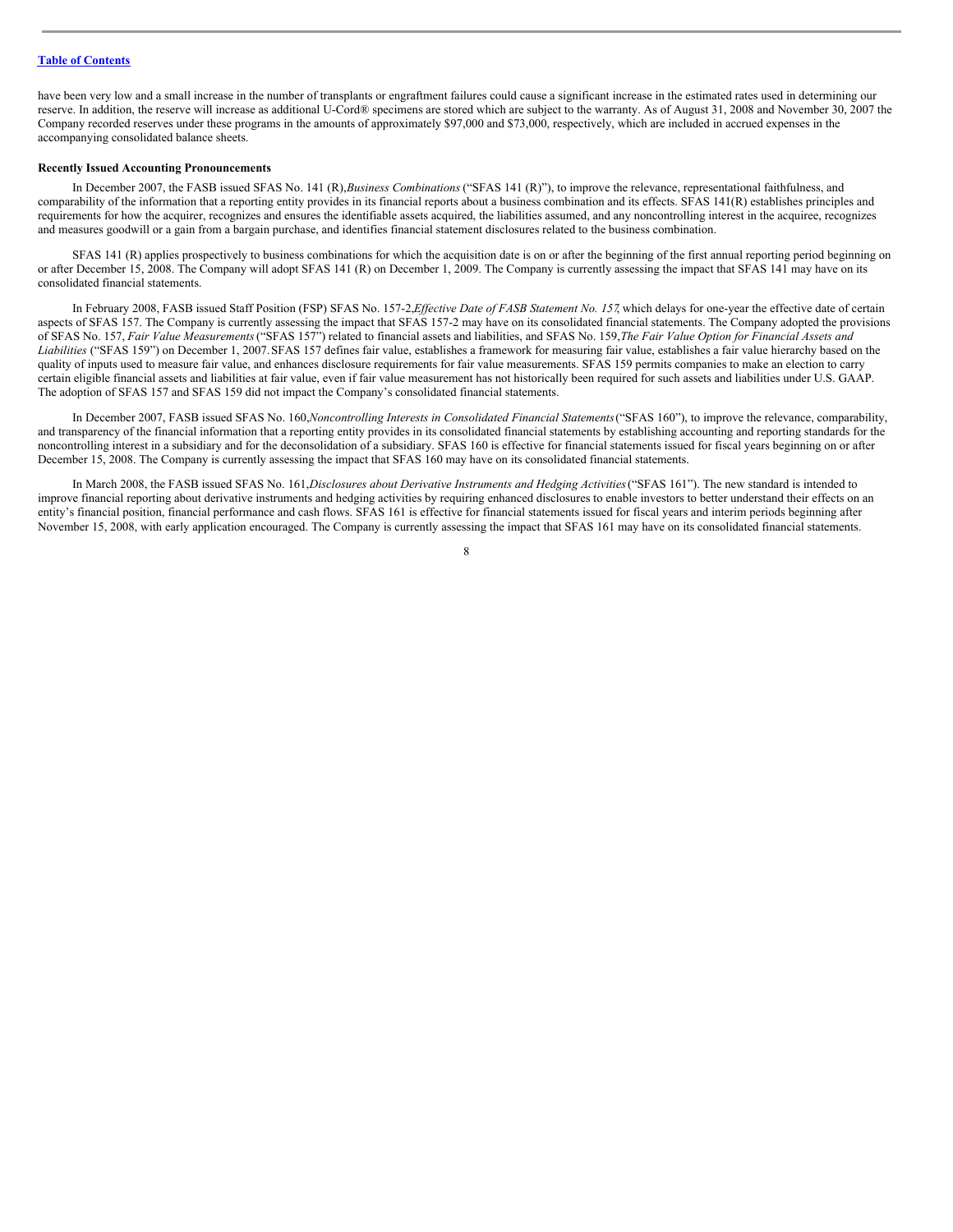### **Note 2 - Loss per Common Share**

Loss per common share data is based on net loss and not comprehensive loss. The following table sets forth the calculation of basic and diluted earnings per share:

|                                                                |                    | <b>Three Months Ended</b> |                    | <b>Nine Months Ended</b> |
|----------------------------------------------------------------|--------------------|---------------------------|--------------------|--------------------------|
|                                                                | August 31,<br>2008 | August 31,<br>2007        | August 31,<br>2008 | August 31,<br>2007       |
| Numerator:                                                     |                    |                           |                    |                          |
| Net Loss                                                       | \$(189,308)        | \$(1,147,911)             | (792,308)<br>S.    | $$$ (3,338,062)          |
| Denominator:                                                   |                    |                           |                    |                          |
| Weighted-average shares outstanding-basic                      | 11,680,652         | 11,669,629                | 11,674,980         | 11,652,877               |
| Dilutive common shares issuable upon exercise of stock options |                    |                           |                    |                          |
| Weighted-average shares-diluted                                | 11,680,652         | 11,669,629                | 11,674,980         | 11,652,877               |
| Net loss per common share:                                     |                    |                           |                    |                          |
| Basic                                                          | (.02)              | (.10)                     | (.07)              | (.29)                    |
| Diluted                                                        | (.02)              | (.10)                     | (.07)              | (.29)                    |

For the three and nine months ended August 31, 2008 and 2007, the Company excluded the effect of all outstanding options from the computation of earnings per share, as the effect of potentially dilutive shares from the outstanding stock options would be antidilutive. For the three and nine months ended August 31, 2008 and 2007, the number of stock options that are antidilutive are 1,002,621 and 1,074,593, respectively.

#### **Note 3 - Legal Proceedings**

The Company is involved in the following legal proceedings:

On February 22, 2002, the Company was named as a defendant in a complaint filed by PharmaStem Therapeutics, Inc. in the United States District Court of Delaware, Case No. 02-148-GMS, alleging patent infringement of U.S Patents Nos. 5,004,681 ('681 patent') which relates to the collection, processing, and storage of stem cells derived from umbilical cord blood and 5,192,553 ('553 patent') which relates to the therapeutic use of stem cells derived from umbilical cord blood. PharmaStem, a Delaware corporation, originally named as defendants eight companies (three of which are now out of business) involved in cord blood banking. The suit sought an injunction against the companies, an unspecified amount of damages or royalties, treble damages and attorney's fees. After a trial in October 2003, and rulings on post trial motions, the court entered final judgment finding that the defendants had not infringed PharmaStem's patents, and finding those patents valid.

 $\overline{Q}$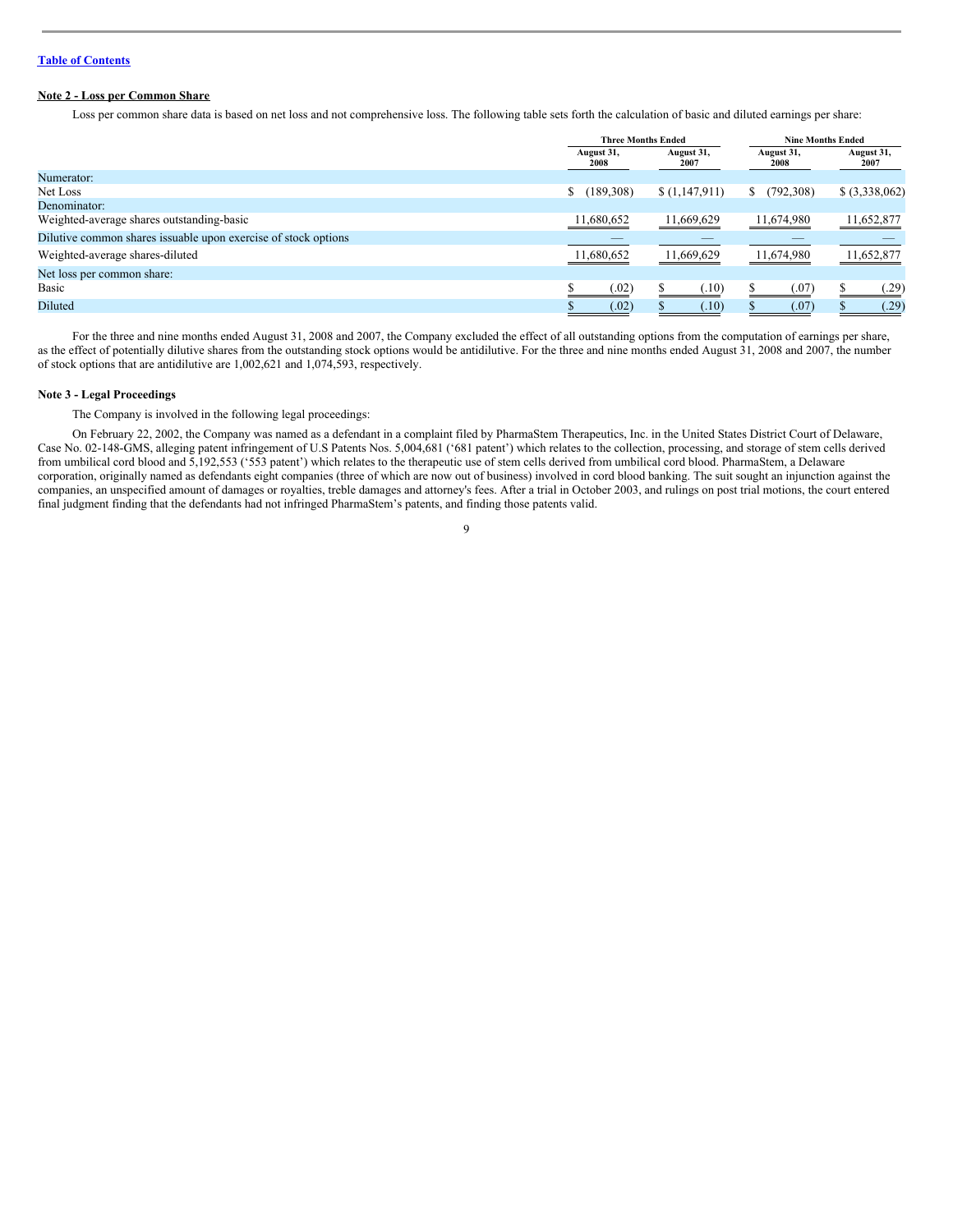PharmaStem filed an appeal to the United States Court of Appeals for the Federal Circuit from the judgment entered by the District Court, and the defendants, including Cryo-Cell, filed a cross-appeal. On July 9, 2007, the Court of Appeals entered its decision, upholding the lower court's determination to grant judgment as a matter of law in favor of the defendants, including Cryo-Cell, on the ground that the plaintiff failed to prove infringement of either the '681 or '553 patents, and reversing the lower court's ruling with respect to validity of the patents. The Court of Appeals held both patents invalid on the ground of obviousness. PharmaStem's request for rehearing was denied and, on March 17, 2008, the United States Supreme Court denied PharmaStem's petition for *certiorari*, bringing the initial round of litigation to an end.

On July 28, 2004, the Company was named as a defendant in another complaint filed by PharmaStem in the United States District Court for the Middle District of Florida, Tampa Division, Case No. 8:04-cv-1740-T-30TGW alleging infringement of U.S. Patents Nos. 6,461,645 ("the '645 patent") and 6,569,427 ("the '427 patent"). These patents are closely related to the '681 and '553 patents that were the subject of PharmaStem's Delaware litigation. PharmaStem also named as a defendant Dr. Bruce Zafran, a member of the Company's scientific and medical advisory board. The suit seeks an injunction, an unspecified amount of damages or royalties, treble damages and attorney's fees. The Judicial Panel on Multidistrict Litigation transferred this action to the District of Delaware for coordinated pretrial proceedings with other cases brought by PharmaStem alleging infringement of these same two patents by other defendants, in re: PharmaStem Therapeutics, Inc. Patent Litigation, MDL No. 1660. The Delaware court stayed all proceedings in these cases, including discovery, pending the outcome of the Federal Circuit appeal and reexamination proceedings in the U.S. Patent and Trademark Office.

In reexamination proceedings before the Patent Office, PharmaStem failed to file a timely response to Office Actions rejecting the claims of the '645 and '427 patents, with the result that the '645 reexamination has been terminated with an examiner's amendment canceling all claims. A similar disposition of the '427 patent is expected within the next few months. The '681 patent, held invalid by the Federal Circuit, is in the same posture before the Patent Office; while there is also a reexamination pending with respect to the '553 patent in which no action has been taken, since that patent was also held invalid by the Federal Circuit, a favorable, final disposition of that patent may be expected as well.

The decision of the Court of Appeals resolving the initial Delaware litigation will likely have a substantial impact on the second round of litigation involving PharmaStem's patents which, as noted above, has been stayed pending final decision on the appeal (which has now occurred) and the reexamination proceedings (which may continue for several months).

In August 2007, Mr. David Portnoy brought an action against the Company and its directors in Delaware Chancery Court in New Castle County. The plaintiff alleged breaches of fiduciary duties in connection with the Company's 2007 Annual Meeting and requested declaratory and injunctive relief relating to the election of directors at that meeting. Among the other forms of relief, Mr. Portnoy sought a declaration that the dissident slate was entitled to be installed as members of the Company's board of directors. Mr. Portnoy also sought reimbursement by the Company of his costs in connection with the 2007 Annual Meeting. On January 22, 2008, the Court issued an order under which the Company was required to hold a special meeting of shareholders for the election of directors on March 4, 2008; and the order provided that directors who sat on the Company's Board of Directors prior to the 2007 Annual Meeting would continue in office until the special meeting. The order provided that the members of the management slate pay their own proxy solicitation costs in connection with the special meeting; any costs to the Company of holding the special meeting; and the costs of a special master to preside over the special meeting. The order did not require the Company to reimburse any of Mr. Portnoy's costs in connection with the 2007 Annual Meeting. On March 4, 2008, the Company held a Special Meeting of Stockholders, at which the following six directors, as described in management's proxy statement dated February 11, 2008 (the "Proxy Statement"), were elected by the Corporation's stockholders: Mercedes Walton, Ki Yong Choi, Andrew J. Filipowski, Anthony P. Finch, Gaby W. Goubran, and John Mathews. These directors were re-elected at the Annual Meeting of Stockholders on July 15, 2008.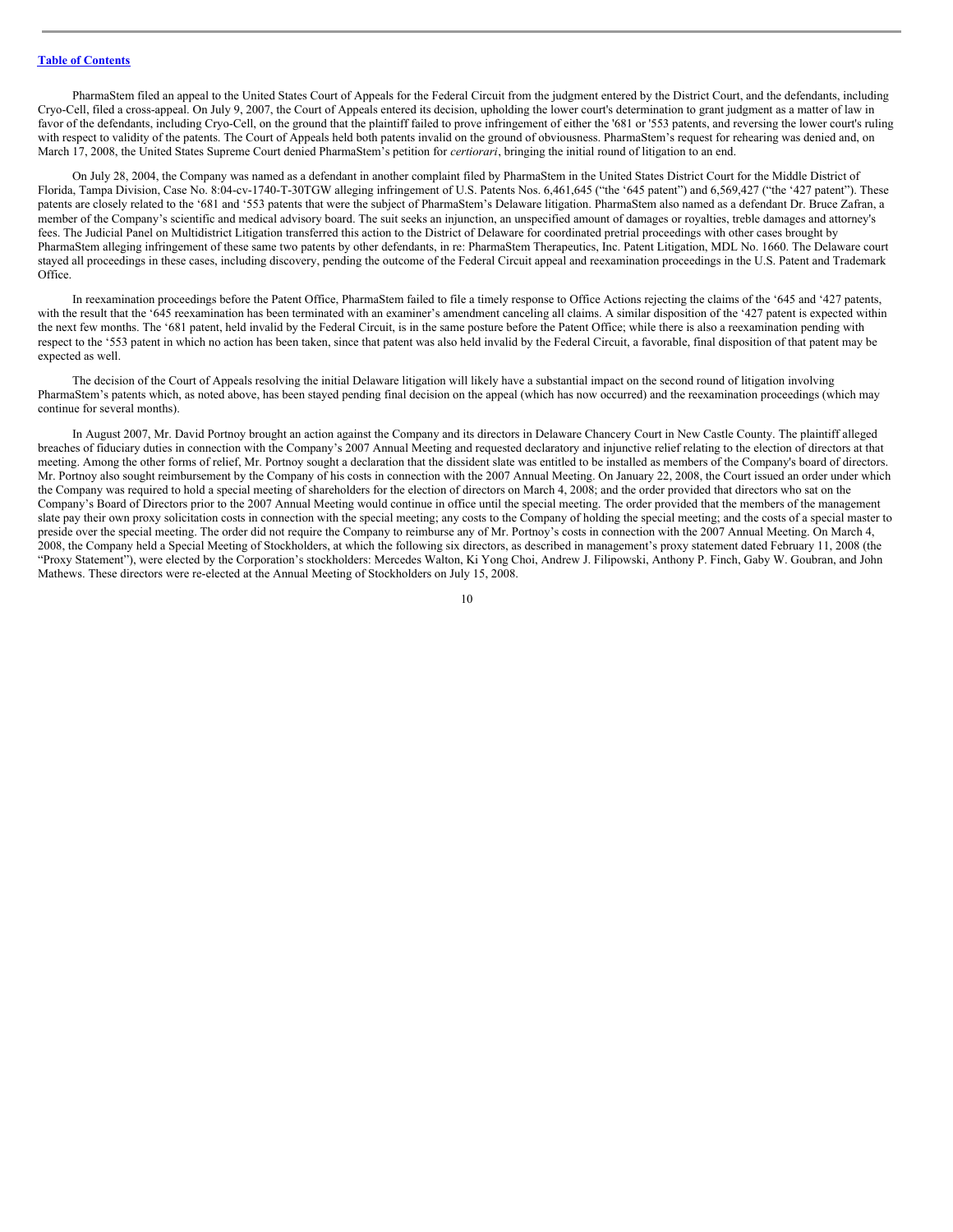### **Note 4 - Investment in Saneron CCEL Therapeutics, Inc. ("Saneron")**

As of August 31, 2008 and November 30, 2007, the Company had an ownership interest of approximately 36% in Saneron, which is accounted for under the equity method of accounting. The Company evaluated the investment for impairment during the third quarter of 2008 and November 30, 2007 and believes no impairment of the investment exists. During fiscal 2006, the Company ceased recording equity in losses in Saneron once the investment balance was written down to the total amount of goodwill, as goodwill should not be amortized. As of August 31, 2008 and November 30, 2007, the net Saneron investment, comprised of goodwill, is reflected on the consolidated balance sheets at \$684,000.

For the three and nine months ended August 31, 2008, the Company recorded equity in losses of Saneron only related to compensation expense for stock option awards that were granted by Saneron to certain consultants and employees of \$71,427 and \$144,306 respectively. For the three and nine months ended August 31, 2007, the Company recorded equity in losses of Saneron only related to compensation expense for stock option awards that were granted by Saneron to certain consultants and employees of \$125,684 and \$173,965, respectively. The Company will continue to record equity in losses of affiliates related to stock compensation expense as an offset to additional paid-in capital and not the investment balance.

As of August 31, 2008 and November 30, 2007, the Company has classified the initial value of Company stock held by Saneron of approximately \$807,000 within stockholders' equity as treasury stock. During 2007, Saneron sold 10,000 shares of the Company's stock which resulted in a reclassification from treasury stock to additional paid in capital of approximately \$32,000.

#### **Note 5 - Stock Options**

In 2000, the Company adopted a Stock Incentive Plan ("the Plan"). The Plan reserved 2,250,000 shares of the Company's common stock for issuance pursuant to stock options or restricted stock. During 2004, the Plan was amended to allow issuance of options to certain consultants of the Company. Options issued under the Plan have a term ranging from five to seven years from the date of grant and have a vesting period ranging from immediately upon issuance to three years from the date of grant. The options are exercisable for a period of 90 days after termination.

In June 2006, the Company adopted the 2006 Stock Incentive Plan (the "2006 Plan"). The 2006 Plan reserved 1,000,000 shares of the Company's common stock for issuance pursuant to stock options, restricted stock, stock-appreciation rights (commonly referred to as "SARs"), stock awards, or performance awards (i.e. performance shares and performance units). No awards have been issued from the 2006 Plan to date.

The fair value of each option award is estimated on the date of the grant using the Black-Scholes valuation model that uses the assumptions noted in the following table. Expected volatility is based on the historical volatility of the Company's stock. The Company uses historical data to estimate option exercises and employee terminations within the valuation model. The risk-free rate for periods within the contractual life of the option is based on the U.S. Treasury yield curve in effect at the time of grant. The expected term of options granted is derived from historical exercise patterns and represents the period of time that options granted are expected to be outstanding.

As discussed above in Note 3, on January 22, 2008 the Delaware Chancery Court in New Castle County issued an order under which the Company was required to hold a special meeting of shareholders for the election of directors on March 4, 2008. The order provided that directors who sat on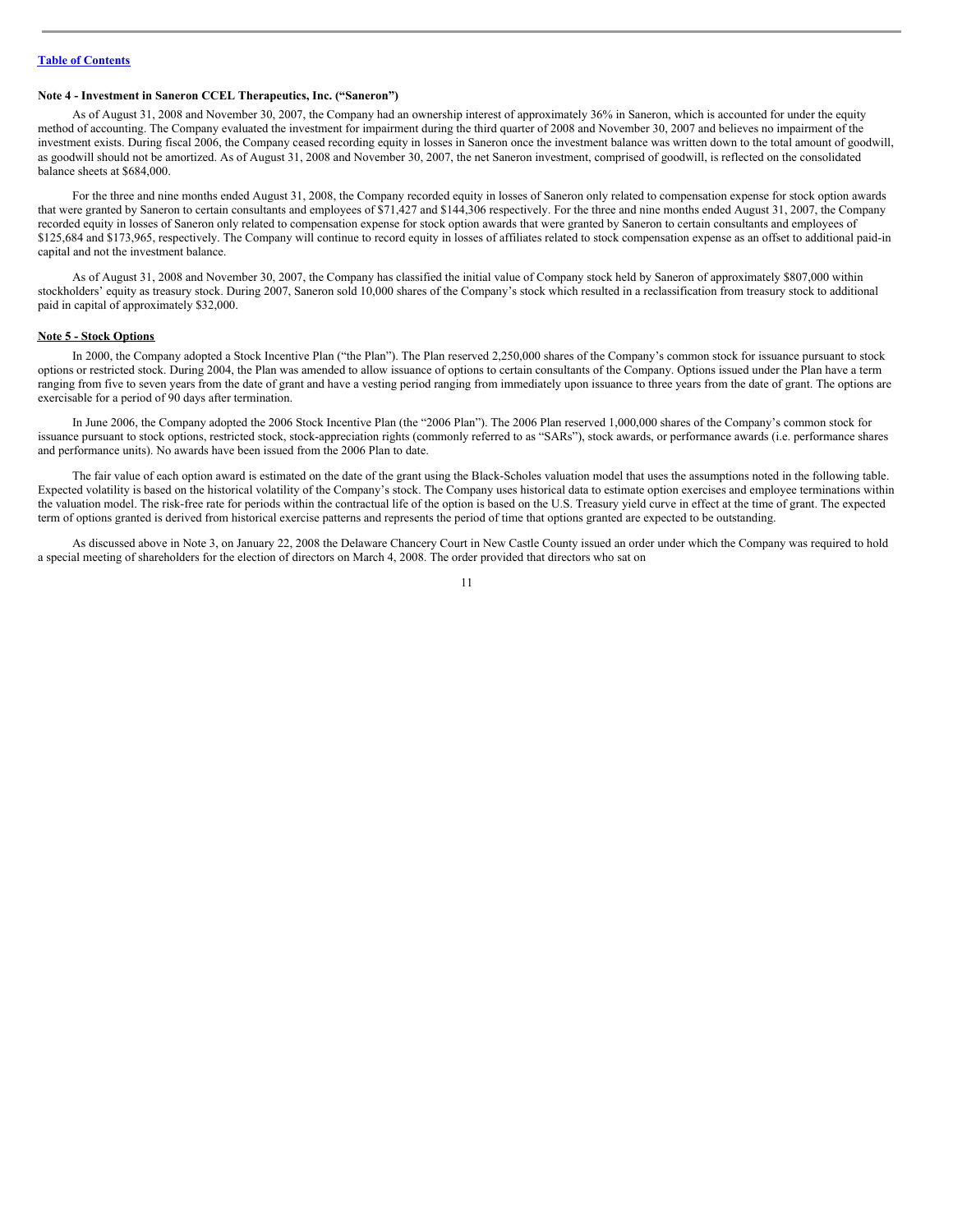the Company's Board of Directors prior to the 2007 Annual Meeting would continue until the special meeting. This order made null and void the election of Andrew J. Filipowski as of August 2007, and as such cancelled 20,000 shares granted during 2007. Mr. Flilpowski received another option grant for 20,000 shares upon his election as a director at the March 4, 2008 special meeting.

During the third quarter of 2008, the Company reassessed the volatility calculation utilized in the computation of stock compensation expense under SFAS 123R. The Company determined that the volatility percentage that had been historically used in the SFAS 123R calculation had been higher than the actual volatility percentage. The effect of the change in the volatility variable resulted in a cumulative decrease in stock compensation expense of approximately \$94,000, which is not material to the prior period or projected operating results and earnings trends for the year ending November 30, 2008.

Variables used to determine the fair value of the options granted for the three and nine months ended August 31, 2008 and 2007 are as follows:

|                          | <b>Three Months Ended</b> |                    | <b>Nine Months Ended</b> |                    |
|--------------------------|---------------------------|--------------------|--------------------------|--------------------|
|                          | August 31,<br>2008        | August 31,<br>2007 | August 31,<br>2008       | August 31,<br>2007 |
| Weighted average values: |                           |                    |                          |                    |
| Expected dividends       | 0%                        | $0\%$              | 0%                       | 0%                 |
| Expected volatility      | 88%                       | 92%                | 88%                      | 93%                |
| Risk free interest rate  | 3.18-3.50%                | $4.28 - 5.13\%$    | 2.47-3.50%               | $4.28 - 5.13\%$    |
| Expected life            | 5 years                   | 5 years            | 5 years                  | 5 years            |

Stock option activity for the nine months ended August 31, 2008, was as follows:

|                                 | <b>Shares</b> | Weighted<br>Average<br><b>Exercise</b><br>Price | Weighted<br>Average<br>Remaining<br>Contractual<br>Term | Aggregate<br>Instrinsic<br>Value |
|---------------------------------|---------------|-------------------------------------------------|---------------------------------------------------------|----------------------------------|
| Outstanding at December 1, 2007 | 1,591,429     | \$2.13                                          | 2.02                                                    | \$430,825                        |
| Granted                         | 137,500       | 0.81                                            |                                                         |                                  |
| Exercised                       | (507, 500)    | 0.54                                            |                                                         |                                  |
| Terminated                      | (195,088)     | 1.61                                            |                                                         |                                  |
| Outstanding at August 31, 2008  | 1,026,341     | \$2.84                                          | 3.39                                                    | 25                               |
| Exercisable at August 31, 2008  | 792,979       | \$3.19                                          | 2.64                                                    | $\mathbf{0}$                     |

The weighted average grant date fair value of options granted during the nine months ended August 31, 2008 and August 31, 2007 was \$0.57 and \$1.92, respectively. The total intrinsic value of options exercised during the nine months ended August 31, 2008 was \$65,975. The total intrinsic value of options exercised during the nine months ended August 31, 2007 was \$72,450.

The weighted average grant date fair value of options granted during the three months ended August 31, 2008 and August 31, 2007 was \$0.51 and \$1.18, respectively. The total intrinsic value of options exercised during the three months ended August 31, 2008 was \$65,975. The total intrinsic value of options exercised during the three months ended August 31, 2007 was \$0.

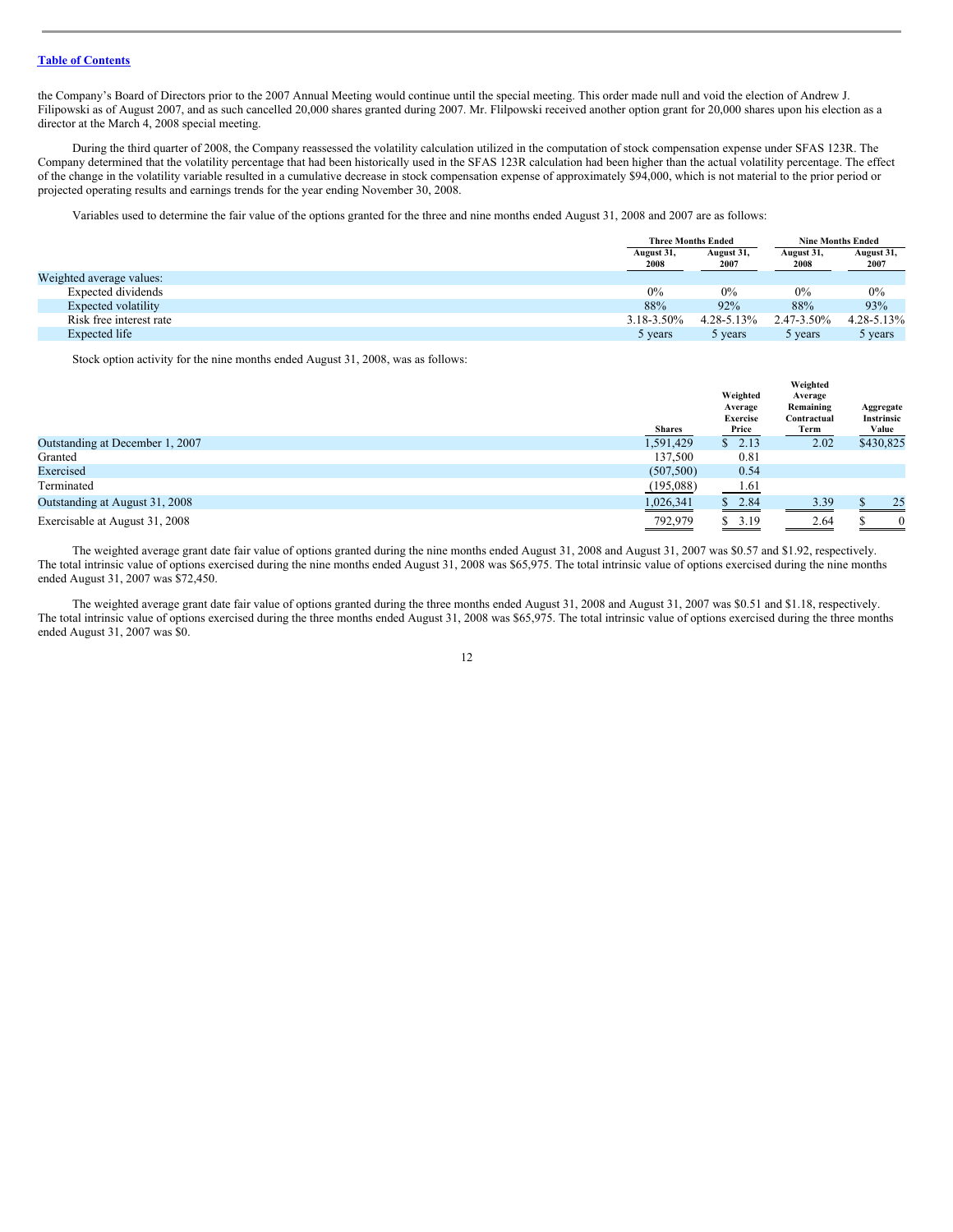Significant option groups exercisable at August 31, 2008 and related price and contractual life information are as follows:

|                                 |             | <b>Weighted Average</b> | <b>Weighted Average</b><br>Remaining |
|---------------------------------|-------------|-------------------------|--------------------------------------|
| <b>Range of Exercise Prices</b> | Outstanding | <b>Exercise Price</b>   | <b>Contractual Life</b>              |
| \$0.54 to \$0.99                | 8,774       | 0.80                    | 6.46                                 |
| \$1.00 to \$2.00                | 32,667      | 1.43                    | 5.94                                 |
| \$2.01 to \$3.00                | 93,840      | 2.34                    | 4.15                                 |
| \$3.01 to \$4.00                | 466,240     | 3.20                    | 2.87                                 |
| \$4.01 to \$5.00                | 191,488     | 4.02                    | 1.43                                 |
|                                 | 792,979     | 2.84                    | 3.39                                 |

A summary of the status of the Company's non-vested shares as of August 31, 2008, and changes during the nine months ended August 31, 2008, is presented below:

|                                | <b>Shares</b> | <b>Weighted Average</b><br><b>Grant-Date</b><br><b>Fair Value</b> |
|--------------------------------|---------------|-------------------------------------------------------------------|
| Non-vested at December 1, 2007 | 264,316       | 2.12                                                              |
| Granted                        | 137,500       | 0.57                                                              |
| Vested                         | (115, 807)    | 2.15                                                              |
| Forfeited                      | (52, 647)     | 1.59                                                              |
| Non-vested at August 31, 2008  | 233,362       | 1.31                                                              |

As of August 31, 2008 there was approximately \$154,000 of total unrecognized compensation cost related to non-vested share-based compensation arrangements granted under the Plan. The cost is expected to be recognized over a weighted-average period of 1.1 years as of August 31, 2008. The total fair value of shares vested during the nine months ended August 31, 2008 was approximately \$249,000.

#### **Note 6 - Marketable Securities and Other Investments**

The Company accounts for marketable securities and other investments at cost, fair value or considers fair value in their measurement under various accounting literature, including SFAS No. 115, *Accounting for Certain Investments in Debt and Equity Securities*("SFAS 115"), SFAS 157 and SFAS 159.

Marketable securities were \$1,136,880 and \$1,046,010 at August 31, 2008 and November 30, 2007, respectively. Included within marketable securities on the accompanying consolidated balance sheets as of August 31, 2008 are approximately \$1,125,000 of variable rate demand notes which are being held to maturity. As of November 30, 2007, marketable securities include bond investments of approximately \$1,003,000 which was held to maturity.

#### **Other Investments**

The Company uses the guidance as described above, to account for the other investments. The fair value of other investments determined based upon quoted market prices as of August 31, 2008 and

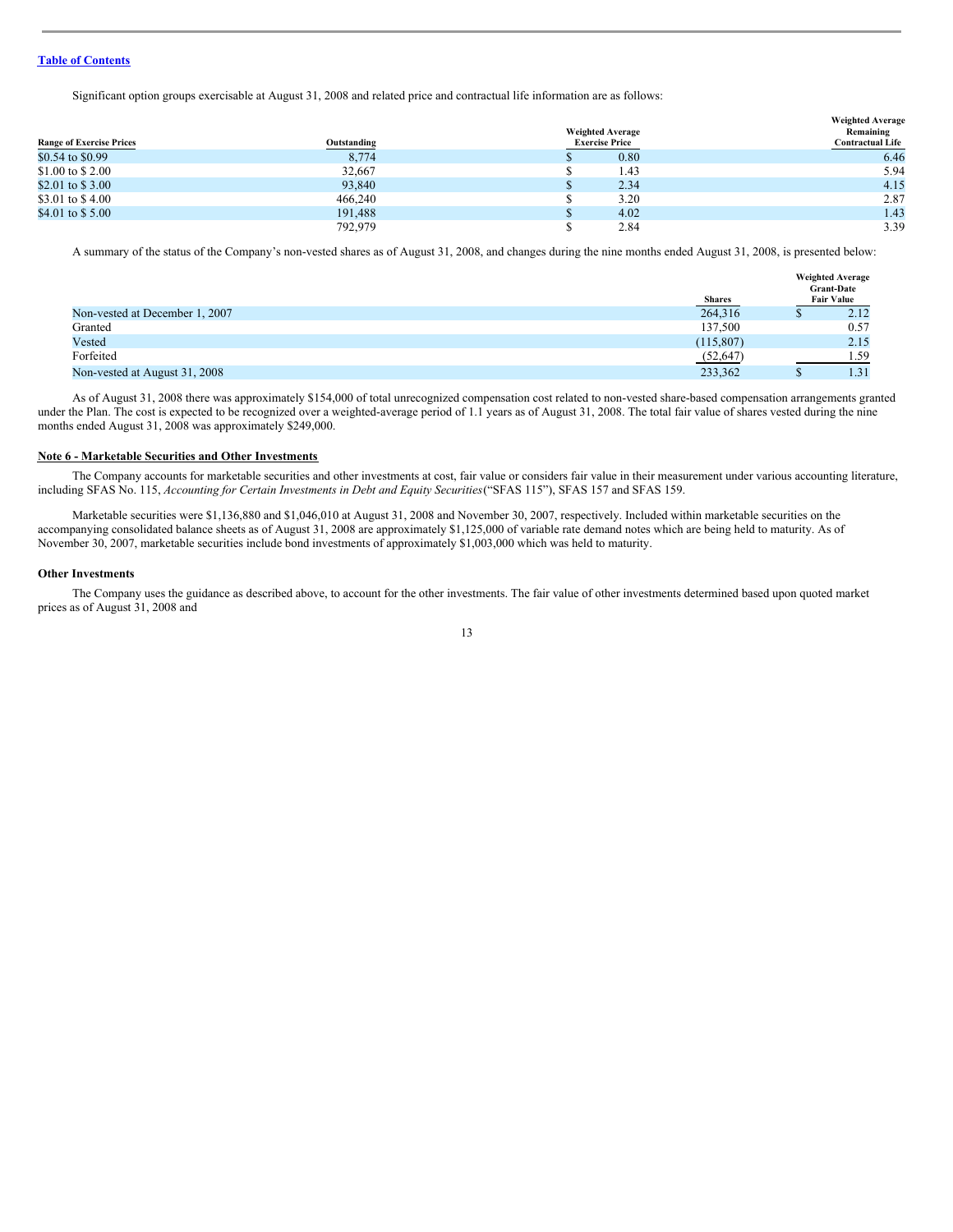November 30, 2007 was approximately \$12,000 and \$43,000, respectively and the unrealized holding loss recorded as a component of stockholders deficit on other investments was approximately \$0 and \$23,000 as of August 31, 2008 and November 30, 2007, respectively. The cost basis of the other investments was written down to fair value and approximately \$22,000 and \$55,000 was charged to impairment during the three and nine months ended August 31, 2008, respectively, as it was determined that the decline in fair market value was other-than-temporary.

#### **Note 7 - License Agreements**

On February 20, 2008, the Company entered into an agreement with Cryo-Cell de Venezuela for storage services and the exclusive license to market the Company's U-Cord program. The license allows Cryo-Cell de Venezuela to directly market the U-Cord program throughout Venezuela and to collect and ship the specimens to the Company's facility in Oldsmar, Florida for processing and storage. The Company will collect the processing and storage fees from the specimens. The initial non-refundable up-front storage services and license fee is \$200,000. The Company received the first installment payment of \$100,000 during the first quarter of fiscal 2008.

On March 17, 2008, the Company entered into a definitive License and Royalty Agreement with LifeCell International Private Ltd. ("Lifecell") to establish and market its C'elle<sup>SM</sup> preservation program in India and optionally, into the countries of Bangladesh, Nepal, Pakistan and Sri Lanka. The non-refundable up-front license fee of \$250,000 is payable by Lifecell in installments. The first installment of \$100,000, net of taxes, was partially paid during the second quarter of 2008. The final payment of \$150,000, net of taxes, is payable in the second quarter of 2009. In consideration for the up-front license fee, the Company transferred its technology, know-how and quality systems to Lifecell. In addition, the Company will receive royalty fees of 8% of the C'elle collection and processing revenues generated by Lifecell up to 10,000 specimens. The Company will also receive royalty fees of 8% on storage revenues up to 10,000 specimens. Once Lifecell has processed 10,000 specimens, the parties have agreed to renegotiate the royalty fee on collection, processing and storage revenues.

#### <span id="page-13-0"></span>**Item 2. Management's Discussion and Analysis of Financial Condition and Results of Operations.**

#### **Overview**

The Company is engaged in cellular processing and cryogenic storage, with a core business of collection and preservation of umbilical cord (U-Cord®) blood stem cells for family use. The Company's principal sources of revenues are service fees for cord blood processing and preservation for new customers and recurring annual storage fees. The Company currently charges fees of \$1,595 to new clients for the collection kit, processing and testing and return medical courier service, with discounts available in the case of multiple children from the same family and in other circumstances. The Company currently charges an annual storage fee of \$125 for new clients; storage fees for existing customers depend on the contracts with such customers. The Company also receives other income from licensing fees and royalties from global affiliates.

In recent years, the Company has expanded its research and development activities to develop technologies related to stem cells other than umbilical cord blood stem cells. In 2005, the Company entered into an agreement with Plureon Corporation under which the Company would provide collection and preservation of Plureon's proprietary placental fetal stem cells. During 2006 and the first part of 2007, the Company's research and development activities were focused on launching a commercial service relating to the Plureon stem cells. In April 2007, the Company announced that the commercial launch of this service would be postponed indefinitely due to technological commercialization considerations. During 2007, much of the Company's research and development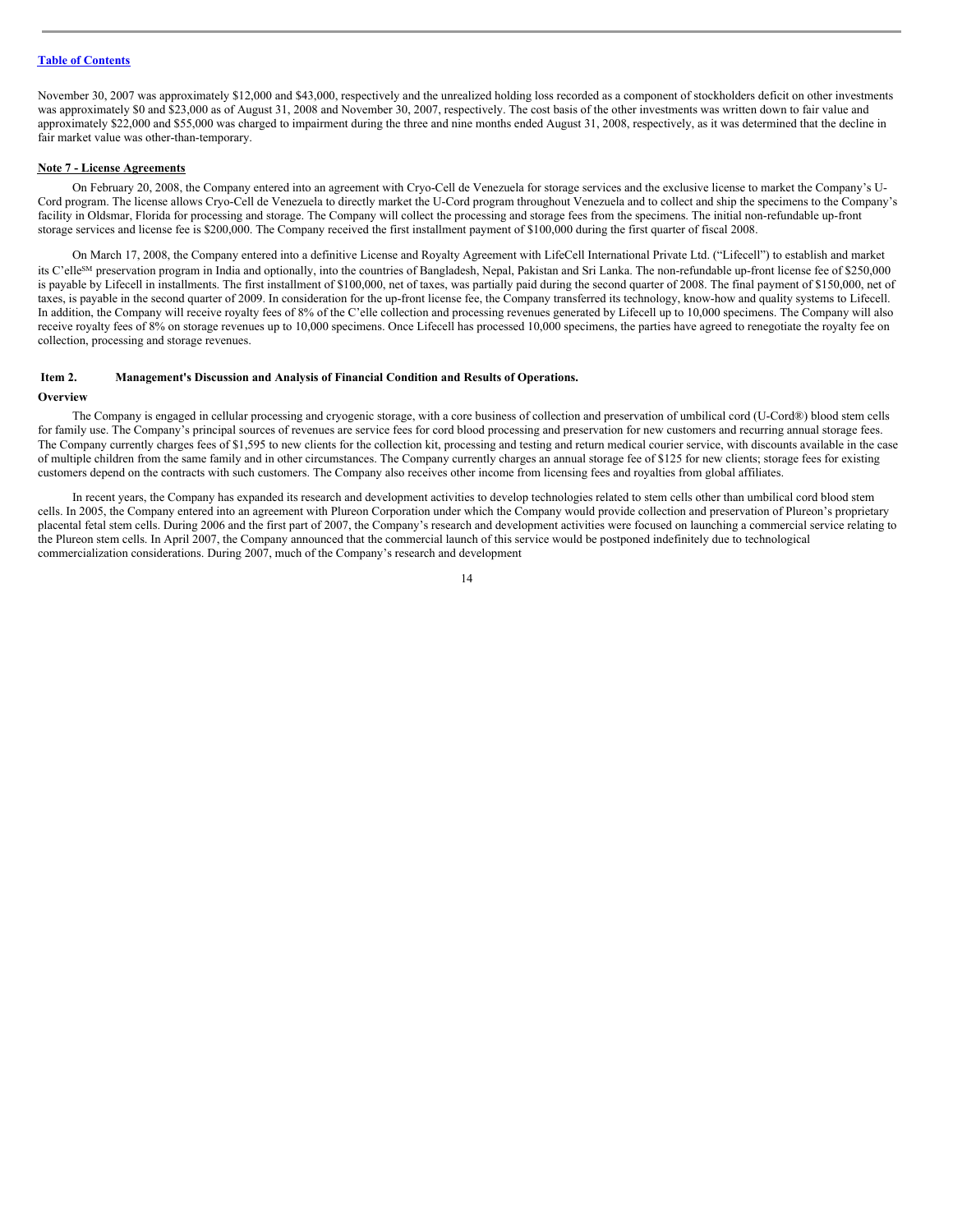activities focused on the development of proprietary technology related to maternal placental stem cells (MPSCs). Also during 2007, the Company discovered technology related to menstrual stem cells. In November 2007, the Company announced the launch of its C'elle™ service related to this technology, and the Company continues to focus its current research and development activities principally on the C'elle service and related new menstrual stem cell technologies.

During the nine months ended August 31, 2008, the Company's revenues decreased less than 1% compared to the level in fiscal 2007. The Company incurred a net loss of approximately (\$792,000) or (\$.07) per basic common share for the first nine months of fiscal 2008, compared to a net loss of approximately (\$3,338,000) or (\$.29) per basic common share for fiscal 2007. The decrease in the net loss in the first nine months of fiscal 2008 is in part the result of a 2% decrease in cost of sales due to a decline in the number of specimens processed and a 22% decrease in marketing, general and administrative expenses, due mainly to the decrease in professional fees and consumer advertising. In addition, research and development expenses were approximately \$162,000 for the nine months ended 2008, a decrease of approximately 66% in comparison to the same period in 2007. Research and development expenses in 2007 included expenses related to new products and services relating to placental stem cells planned at that time.

At August 31, 2008, the Company had cash and cash equivalents of \$3,304,465 and marketable securities and other investments of \$1,136,880. The Company's cash remained relatively the same, slightly decreasing by approximately \$60,000 during the first nine months of fiscal 2008, as a result of approximately \$177,000 of cash flow provided by operations which was offset by approximately \$239,000 from the purchase of property and equipment and marketable securities and proceeds from the exercise of stock options. As of October 14, 2008, the Company maintains no indebtedness.

#### **Results of Operations - Nine Month Period Ended August 31, 2008**

*Revenues.* Revenues for the nine months ended August 31, 2008 were \$13,149,145 as compared to \$13,173,166 for the same period in 2007, representing a less than 1% decrease. The decrease is primarily attributable to a decrease in specimens processed of 12%, partially offset by a 16% increase in recurring annual storage fee revenue and a decrease in sales discounts of 21% for the nine months ended August 31, 2008 compared to the 2007 period. Sales discounts represent discounts to returning clients and promotions offered to newly enrolled clients.

Cost of Sales. Cost of sales for the nine months ended August 31, 2008 was \$4,690,280 as compared to \$4,787,618 for the same period in 2007, representing a 2% decrease. Cost of sales was 36% of revenues for the nine months ended August 31, 2008 and 36% for the nine months ended August 31, 2007. Cost of sales includes wages and supplies associated with process enhancements to the existing production procedures and quality systems in the processing of cord blood specimens at the Company's facility in Oldsmar, Florida and depreciation expense of approximately \$212,000 for the nine months ended August 31, 2008 compared to approximately \$157,000 for the 2007 period. The decrease in Cost of Sales is primarily attributable to the decrease in specimens processed during the nine months ended August 31, 2008 compared to the 2007 period.

*Marketing, General and Administrative Expenses.* Marketing, general and administrative expenses during the first nine months of fiscal 2008 were \$8,414,330 as compared to \$10,835,492 for the 2007 period representing a 22% decrease. These expenses are primarily comprised of expenses for consumer advertising, salaries and wages for personnel and professional fees. The decrease was principally attributable to a 56% decrease in professional fees compared to the 2007 period, which included \$580,000 in professional fees associated with a proxy contest initiated by a dissident shareholder group. The decrease also resulted from a 43% decrease in public relation activities and a 17% decrease in consumer advertising.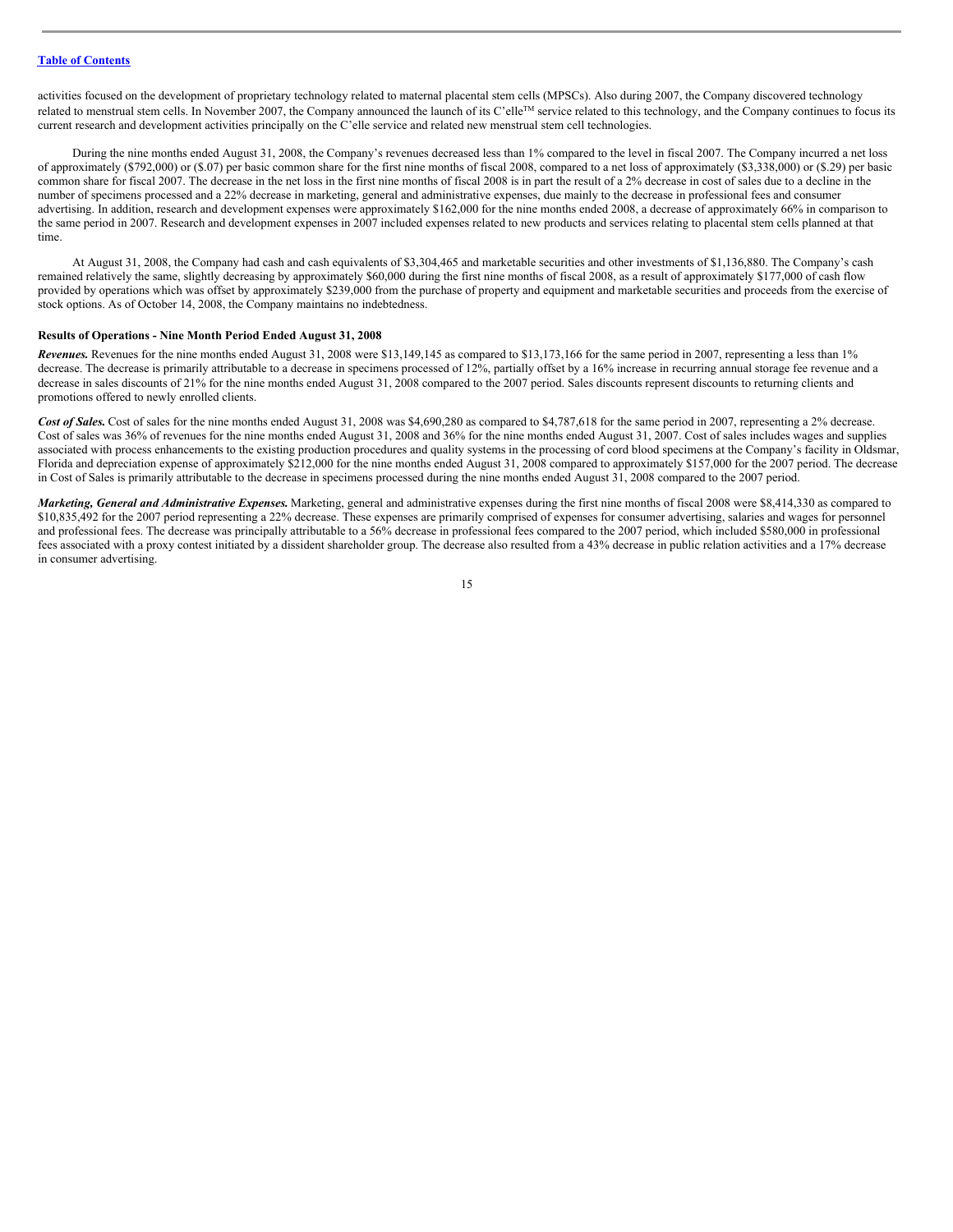*Research, Development and Related Engineering Expenses.*Research, development and related engineering expenses for the nine months ended August 31, 2008 were \$161,601 as compared to \$480,742 for the nine months ended August 31, 2007. The expenses for the nine months ended August 31, 2008 are primarily comprised of expenses related to the commercialization of the Company's new stem cell technology, C'elle. The expenses for the 2007 period were comprised of development expenses for the Company's proprietary technology developed by the Company for the collection, processing and cryogenic preservation of Plureon® fetal placental stem cells. In April 2007, the Company announced that it decided to indefinitely postpone plans to launch the fetal placental stem cell service, primary due to technological commercialization considerations.

*Impairment of Marketable Securities.* For the nine months ended August 31, 2008, the Company recorded an impairment of marketable securities of \$55,066. During the period ended August 31, 2008, management reviewed the cost basis of certain investments in marketable securities and determined that the decline in market value was otherthan temporary, resulting in these investments being written down to fair value.

*Depreciation and Amortization*. Depreciation and Amortization for the nine months ended August 31, 2008 was \$299,159 as compared to \$401,379 for the 2007 period due to more assets being fully depreciated in 2008.

*Interest Expense.* Interest expense for the first nine months of fiscal 2008 was \$988,581 as compared to \$847,402 for the 2007 period. Interest expense is mainly comprised of payments made to the other parties to the Company's Revenue Sharing Agreements ('RSAs') based on the Company's storage revenue. Prior to fiscal 2002, the Company entered into RSAs with individuals and entities for specific geographic areas. The Company's RSAs provide that in exchange for an up-front payment, the Company would share in perpetuity a percentage of its future revenue derived from the annual storage fees charged related to a certain number of specimens that originated from specific areas. The Company currently has four RSAs covering the following states: New York, Texas, Florida and Illinois (including contiguous states). Also included in interest expense is the amortization of the present value of a deferred consulting agreement in the amount of \$24,184 and \$28,458 for the 2008 period and 2007 period, respectively. If the Company's storage revenues continue to increase in areas covered by RSAs, the Company's interest expense related to the RSA payments will also increase.

*Licensee Income*. Licensee income for the first nine months of fiscal 2008 was \$757,635 compared to \$778,519 for the 2007 period. On March 17, 2008, the Company entered into a definitive License and Royalty Agreement with LifeCell to establish and market its C'elle<sup>SM</sup> menstrual stem cell preservation program in India and optionally, into the countries of Bangladesh, Nepal, Pakistan and Sri Lanka. The non-refundable up-front license fee of \$250,000 is payable by Lifecell in installments. The first installment of \$100,000, net of taxes, was partially paid during the second quarter of 2008 and has been recognized as licensee income. The final payment of \$150,000, net of taxes, is payable in the second quarter of 2009. In consideration for the up-front license fee, the Company transferred its technology, know-how and quality systems to Lifecell. On February 20, 2008, the Company entered into an agreement with Cryo-Cell de Venezuela for storage services and the exclusive license to market the Company's U-Cord program. The license allows Cryo-Cell de Venezuela to directly market the U-Cord program throughout Venezuela and to collect and ship the specimens to the Company's facility in Oldsmar, Florida. The initial up-front storage services and license fee is \$200,000. The Company received the first installment payment of \$100,000 during the first quarter of fiscal 2008. The agreement was amended on August 29, 2008. The amendment to the agreement acknowledges that the first installment payment is non-refundable and the Company recognized the \$100,000 payment in the third quarter of fiscal 2008, which is included in licensee income. The remaining \$657,635 is royalty income earned on subsequent processing and storage of cord blood stem cell specimens in geographical areas where the Company has license agreements, and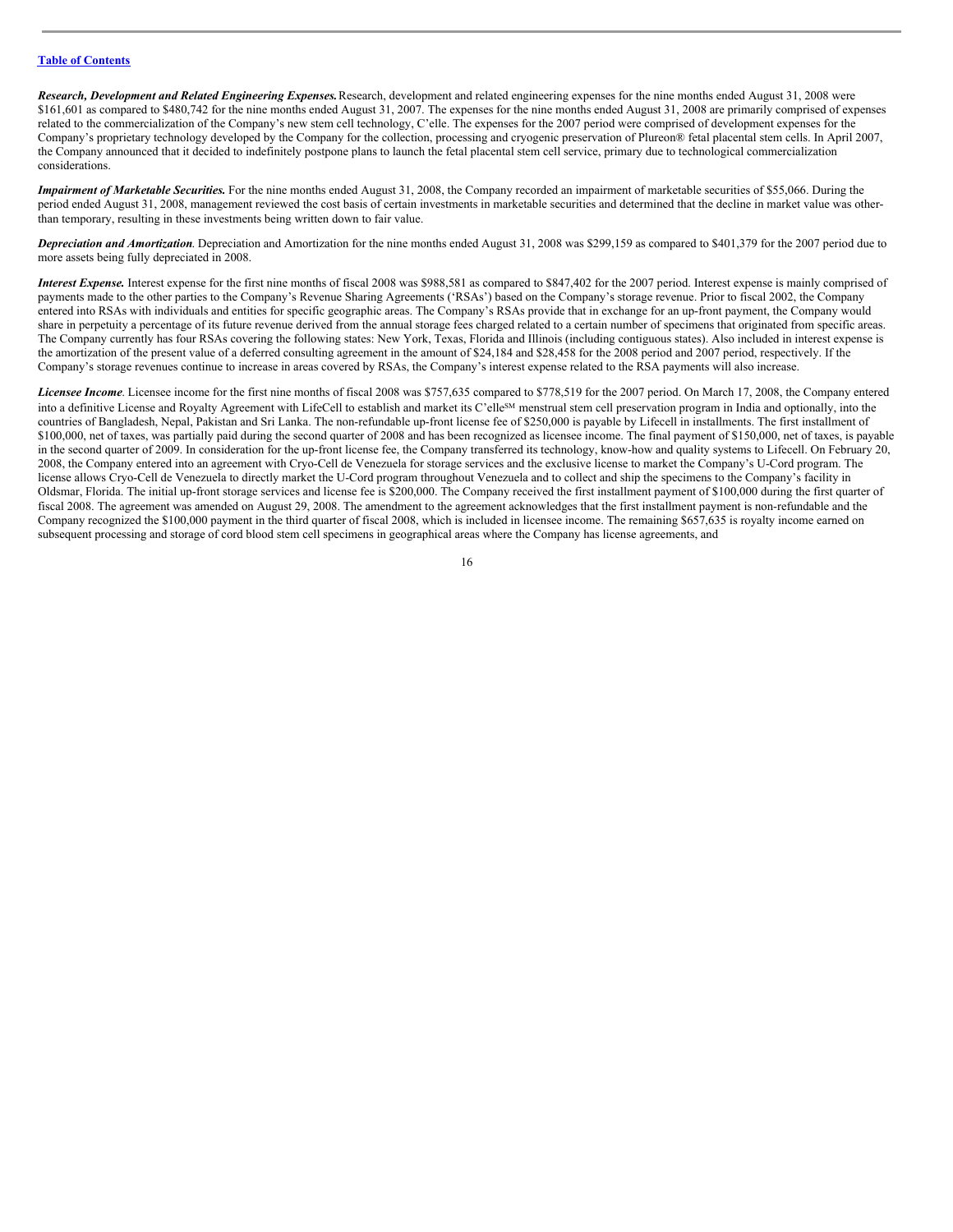from the sale of sub-license agreements by licensees. Licensee income for the nine months ended August 31, 2007 consisted of \$254,880 received as installment payments from the non-recurring sale of the India license agreement and \$523,639 of royalty income earned on the subsequent processing and storage of specimens in geographical areas where the Company has license agreements, and from the sale of sub-license agreements by licensees.

*Equity in Losses of Affiliate.* Equity in losses of affiliate was \$144,306 for the nine months ended August 31, 2008, compared to \$173,964 for the 2007 period. Equity in losses of affiliate for the nine months ended August 31, 2008 and August 31, 2007, solely consists of amounts related to compensation expense for stock option awards that were granted by Saneron to certain consultants and employees.

*Income Taxes*. There was no income tax expense for the nine months ended August 31, 2008 and for the same period in 2007. The Company did not record income tax expense during the first nine months of 2008 due to the tax benefits of the Company's net loss not being recognized due to a full valuation for deferred tax assets being recorded. Management believes it is "more likely than not" that future tax benefits will not be realized as a result of future income.

#### **Results of Operations – Three Month Period Ended August 31, 2008**

*Revenues.* Revenues for the three months ended August 31, 2008 were \$4,458,024 as compared to \$4,550,128 for the same period in 2007, representing 2% decrease. The decrease is primarily attributable to a decrease in specimens processed of 15% partially offset by an 15% increase in recurring annual storage fee revenue and a decrease in sales discounts of 28% for the three months ended August 31, 2008 compared to the 2007 period. Sales discounts represent discounts to returning clients and promotions offered to newly enrolled clients.

Cost of Sales. Cost of sales for the three months ended August 31, 2008 was \$1,624,431 as compared to \$1,668,211 for the same period in 2007, representing a 3% decrease. Cost of sales was 36% of revenues for the three months ended August 31, 2008 and 37% for the three months ended August 31, 2007. Cost of sales includes wages and supplies associated with process enhancements to the existing production procedures and quality systems in the processing of cord blood specimens at the Company's facility in Oldsmar, Florida and depreciation expense of approximately \$70,000 for the three months ended August 31, 2008 compared to approximately \$50,000 for the 2007 period. The decrease in Cost of Sales is primarily attributable to the decrease in specimens processed during the three months ended August 31, 2008 compared to the 2007 period.

*Marketing, General and Administrative Expenses.* Marketing, general and administrative expenses for the three months ended August 31, 2008 were \$2,730,268 as compared to \$3,595,890 for the 2007 period representing a 24% decrease. These expenses are primarily comprised of expenses for consumer advertising, salaries and wages for personnel and professional fees. The decrease was principally attributable to a 79% decrease in legal fees from the 2007 period, which included \$423,000 in professional fees associated with a proxy contest initiated by a dissident shareholder group. The decrease also reflected a change in marketing strategy that resulted in a decrease in expenses.

*Impairment of Marketable Securities.* During the three months ended August 31, 2008, the Company recognized \$22,126 in charges related to impairment of marketable securities. During the period ended August 31, 2008, management reviewed the cost basis of certain investments in marketable securities and determined that the decline in market value was other-than temporary, resulting in these investments being written down to fair value.

*Depreciation and Amortization*. Depreciation and amortization for the three months ended August 31, 2008 was \$97,869 as compared to \$134,739 for the 2007 period due to more assets being fully depreciated in 2008.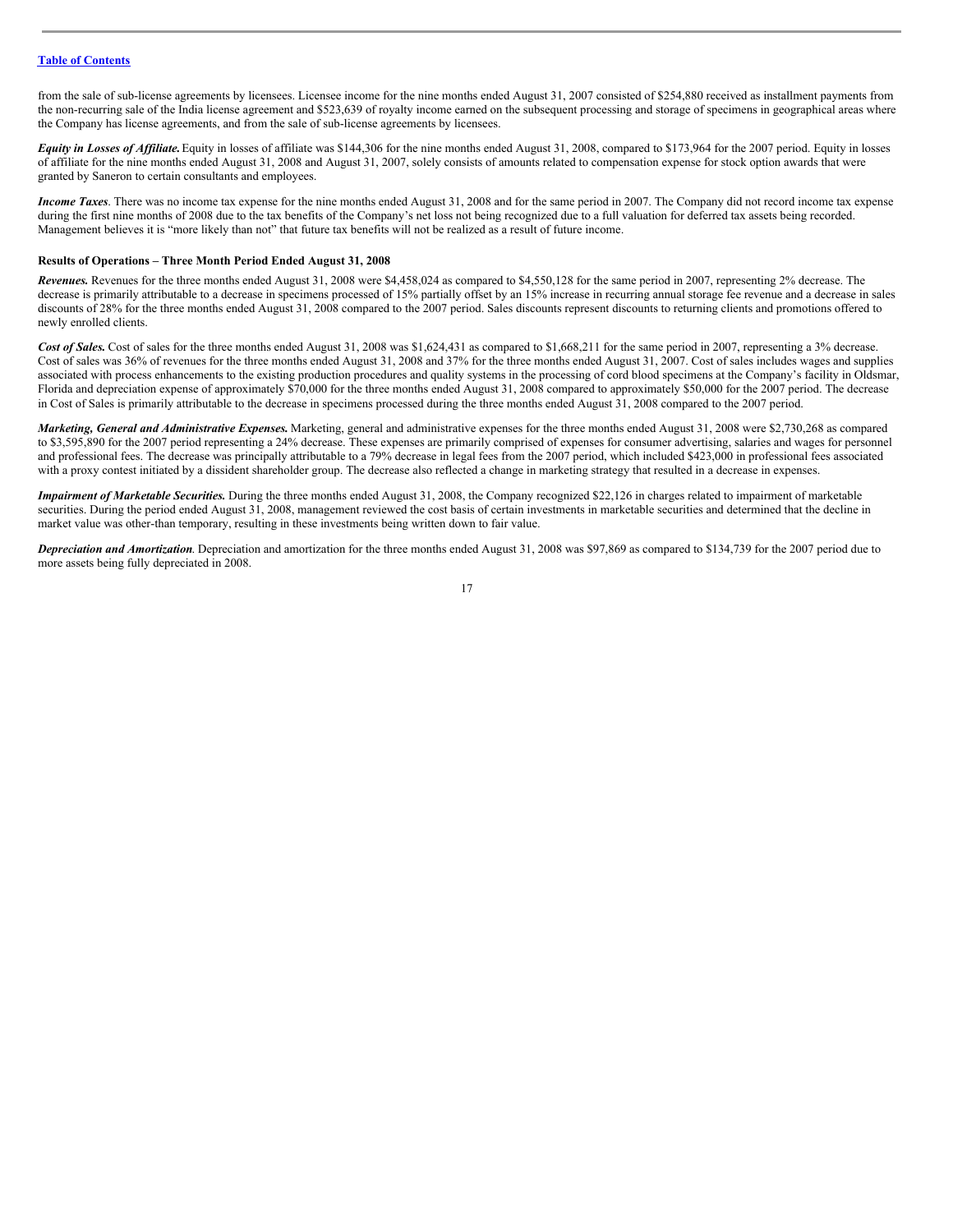*Research, Development and Related Engineering Expenses.*Research, development and related engineering expenses for the three months ended August 31, 2008 were \$67,819 as compared to \$163,402 for the three months ended August 31, 2007. The expenses for the three months ended August 31, 2008 are primarily comprised of expenses related to the commercialization of the Company's new stem cell technology, C'elle. The expenses for the 2007 period were comprised of development expenses for the Company's proprietary technology developed by the Company for the collection, processing and cryogenic preservation of Plureon® fetal placental stem cells. In April 2007, the Company announced that it decided to indefinitely postpone plans to launch the fetal placental stem cell service, primary due to technological commercialization considerations.

*Interest Expense.* Interest expense for the three months ended August 31, 2008 was \$348,829 as compared to \$304,020 for the 2007 period. Interest expense is mainly comprised of payments made to the other parties to the Company's Revenue Sharing Agreements ('RSAs') based on the Company's storage revenue. Prior to fiscal 2002, the Company entered into RSAs with individuals and entities for specific geographic areas. The Company's RSAs provide that in exchange for an up-front payment, the Company would share in perpetuity a percentage of its future revenue derived from the annual storage fees charged related to a certain number of specimens that originated from specific areas. The Company currently has four RSAs covering the following states: New York, Texas, Florida and Illinois (including contiguous states). Also included in interest expense is the amortization of the present value of a deferred consulting agreement in the amount of \$7,193 and \$9,713 for the 2008 period and 2007 period, respectively. If the Company's storage revenues continue to increase in areas covered by RSAs, the Company's interest expense related to the RSA payments will also increase.

*Licensee Income.* Licensee income for the three months ended August 31, 2008 was \$293,007 compared to \$226,300 for the 2007 period. On February 20, 2008, the Company entered into an agreement with Cryo-Cell de Venezuela for storage services and the exclusive license to market the Company's U-Cord program. The license allows Cryo-Cell de Venezuela to directly market the U-Cord program throughout Venezuela and to collect and ship the specimens to the Company's facility in Oldsmar, Florida. The initial upfront storage services and license fee is \$200,000. The Company received the first installment payment of \$100,000 during the first quarter of fiscal 2008. The agreement was amended on August 29, 2008. The amendment to the agreement acknowledges that the first installment payment is non-refundable and the Company recognized the \$100,000 payment as licensee income for the three months ended August 31, 2008. The remaining licensee income for the three months ended August 31, 2007 consisted of royalty income earned on the subsequent processing and storage of specimens in geographical areas where the Company has license agreements, and from the sale of sub-license agreements by licensees.

*Equity in Losses of Af iliate.*Equity in losses of affiliate was \$71,427 for the three months ended August 31, 2008, compared to \$125,684 for the 2007 period. Equity in losses of affiliate for the three months ended August 31, 2008 and August 31, 2007, solely consists of amounts related to compensation expense for stock option awards that were granted by Saneron to certain consultants and employees.

*Income Taxes*. There was no income tax expense for the three months ended August 31, 2008 and for the same period in 2007. The Company did not record income tax expense during the second quarter of 2008 due to the tax benefits of the Company's net loss not being recognized due to a full valuation for deferred tax assets being recorded. Management believes that it is "more likely than not" that future tax benefits will not be realized as a result of future income.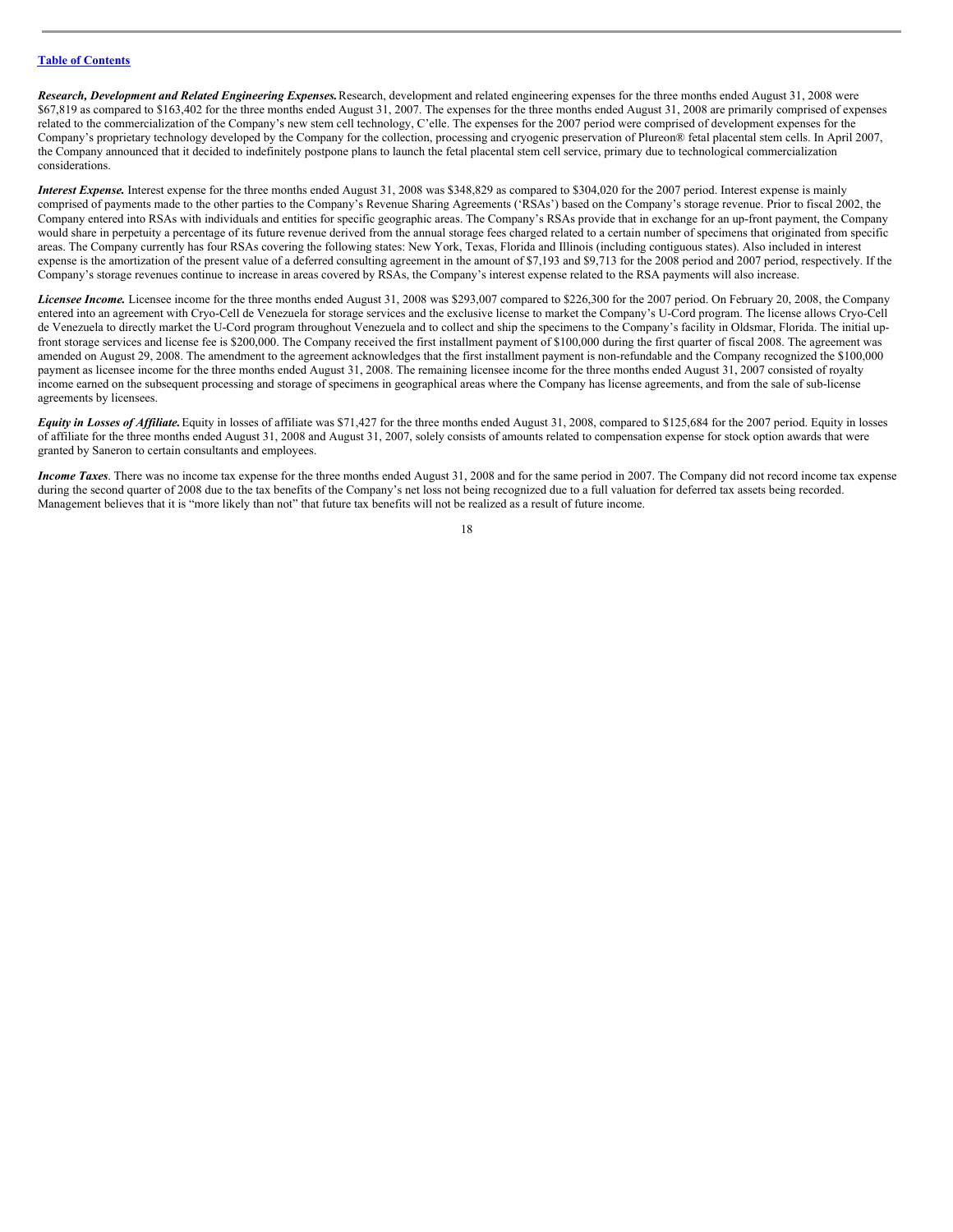#### **Liquidity and Capital Resources**

Through August 31, 2008, the Company's sources of cash have been from sales of its U-Cord® program to customers, the sale of license agreements and proceeds from RSAs. Currently, the Company's cash flow is derived primarily from sales relating to its storage services, including the initial fees and ongoing storage fees.

At August 31, 2008, the Company had cash and cash equivalents of \$3,304,465 as compared to \$3,364,711 at November 30, 2007. The decrease in cash and cash equivalents during the nine months ended August 31, 2008 was primarily attributable to the following:

Cash provided by operating activities for the nine months ended August 31, 2008 amounted to \$177,203, which was primarily attributable to the Company's receipt of approximately \$189,000 from the sale of sub license agreements to international affiliates during the first nine months of 2008.

Cash used in investing activities for the nine months ended August 31, 2008 amounted to \$238,800 which was primarily attributable to the purchase of property and equipment and marketable securities.

Cash provided from financing activities for the nine months ended August 31, 2008 amounted to \$1,350 as a result of an exercise of stock options.

The Company does not have a line of credit or other type of financing instrument. The Company anticipates making capital expenditures of approximately \$500,000 during the next twelve months.

The Company anticipates that its cash and cash equivalents, marketable securities and cash flows from operations will be sufficient to fund its cash needs for at least the next 12 months. Cash flows from operations will depend primarily upon increasing revenues from sales of its umbilical cord blood cellular storage services and new service offerings, and controlling expenses. If expected increases in revenues are not realized, or if expenses are higher than anticipated, the Company may be required to reduce or defer cash expenditures or otherwise manage its cash resources during the next 12 months so that they are sufficient to meet the Company's cash needs for that period. In addition, the Company may consider seeking equity or debt financing if deemed appropriate for its plan of operations, and if such financing can be obtained on acceptable terms. There is no assurance that the reductions in expenditures, if necessary, will not have an adverse effect on the Company's business operations, including sales activities and the development of new services and technology.

#### **Critical Accounting Policies**

The preparation of consolidated financial statements and related disclosures in conformity with accounting principles generally accepted in the United States requires estimates and assumptions that affect the reported amounts of assets and liabilities, revenues and expenses and related disclosures of contingent assets and liabilities in the consolidated financial statements and accompanying notes. The SEC has defined a company's critical accounting policies as the ones that are most important to the portrayal of the company's financial condition and results of operations, and which require the company to make its most difficult and subjective judgments, often as a result of the need to make estimates of matters that are inherently uncertain. The Company believes that its estimates and assumptions are reasonable under the circumstances; however, actual results may vary from these estimates and assumptions. We have identified the following critical accounting policies that affect the more significant judgments and estimates used in the preparation of the consolidated financial statements.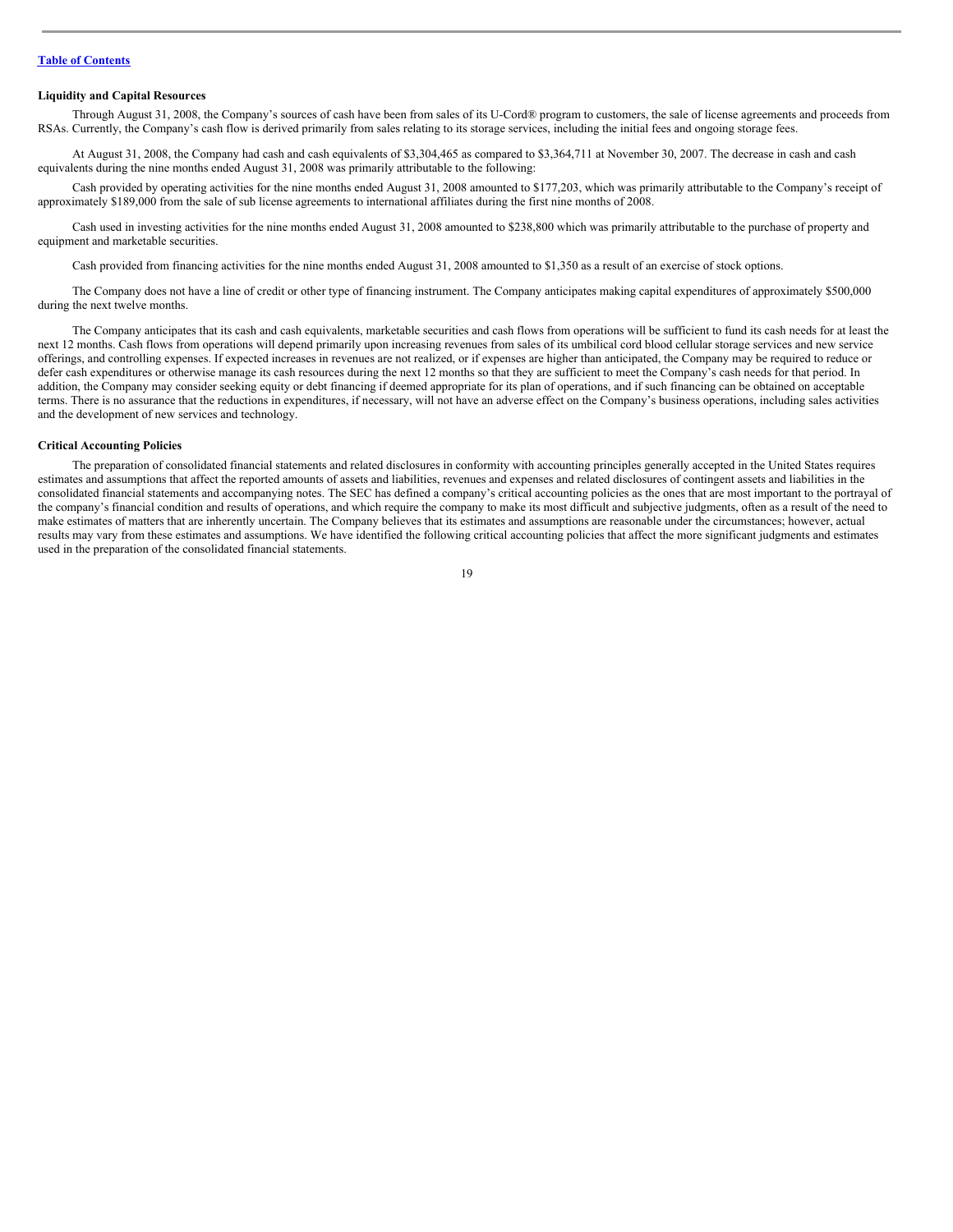#### **Revenue Recognition**

The Company records revenue from processing and storage of specimens. We recognize revenue in accordance with SEC Staff Accounting Bulletin No. 101, (SAB 101) as amended by SEC Staff Accounting Bulletin No. 104, (SAB 104), and Emerging Issues Task Force Issue No. 00-21, *Revenue Arrangements with Multiple Deliverables*(EITF Issue No. 00-21) for all revenue transactions. The Company recognizes revenue from processing fees upon completion of processing and cellular storage fees ratably over the contractual storage period. Deferred revenue on the accompanying balance sheets includes the portion of the annual storage fee and the twenty-one year storage fee that is being recognized over the contractual storage period.

#### **Accounts Receivable**

Accounts receivable consist of the amounts due from clients that have enrolled in the U-Cord® processing and storage program and amounts due from license affiliates and do not require collateral. Accounts receivable due from clients are due within 30 days and are stated at amounts due from clients net of an allowance for doubtful accounts. Also included in accounts receivable are amounts due from interest-free financing plans that extended payments for services for a maximum period of 15 months. During 2007, the Company discontinued offering these financing plans. Accounts outstanding longer than the contractual payment terms are considered past due. The Company determines its allowance by considering the length of time accounts receivable are past due, the Company's previous loss history, and the customer's current ability to pay its obligations. The Company writes-off accounts receivable when they become uncollectible, and payments subsequently received on such receivables are credited to the allowance for doubtful accounts.

#### **Income Taxes**

Under the asset and liability method of SFAS 109 deferred tax assets and liabilities are recognized for the estimated future tax consequences attributable to differences between financial statement carrying amounts of existing assets and liabilities and their respective tax bases. Deferred tax assets and liabilities are measured using enacted tax rates expected to be recovered or settled. A valuation allowance covering the deferred tax assets of the Company as of August 31, 2008 and November 30, 2007, has been provided as the Company believes it is "more likely than not" that the future income tax benefits will not be realized. The Company did not record an income tax benefit during the three and nine months ended August 31, 2008, as the benefit was offset by an increase in the valuation allowance.

The Company adopted the provisions of FIN 48 on December 1, 2007. Previously, the Company had accounted for tax contingencies in accordance with SFAS 5. As required by FIN 48, which clarifies SFAS 109, the Company recognizes the financial statement benefit of a tax position only after determining that the relevant tax authority would more likely than not sustain the position following an audit. For tax positions meeting the more-likely-than-not threshold, the amount recognized in the financial statements is the largest benefit that has a greater than 50 percent likelihood of being realized upon ultimate settlement with the relevant tax authority. Increases or decreases to the unrecognized tax benefits could result from management's belief that a position can or cannot be sustained upon examination based on subsequent information or potential lapse of the applicable statute of limitation for certain tax positions.

The Company recognizes interest and penalties related to uncertain tax positions in income tax expense. As of the date of the adoption of FIN 48 and August 31, 2008, the Company had no provisions for interest or penalties related to uncertain tax positions.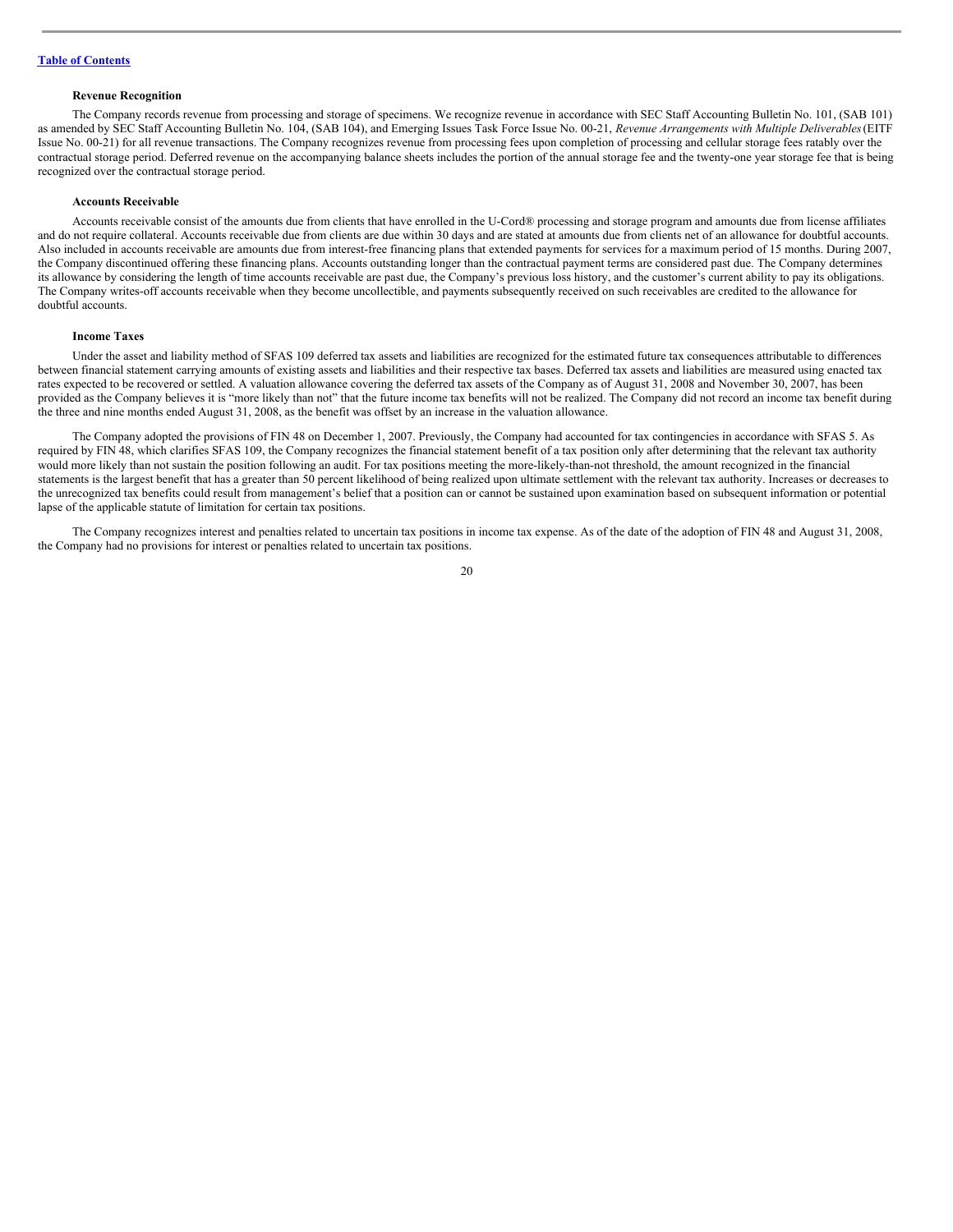#### **Revenue Sharing Agreements**

The Company has entered into Revenue Sharing Agreements ("RSAs") with various parties whereby these parties contracted with the Company for a percentage of future storage revenues the Company generates from clients in specific geographical areas. The RSAs have no definitive term or termination provisions. The sharing applies to the storage fees for all specified specimens in the area up to the number covered in the contract. When the number of specimens is filled, any additional specimens stored in that area are not subject to revenue sharing. As there are empty spaces resulting from attrition, the Company agrees to fill them as soon as possible. The parties typically pay the Company a non-refundable up-front fee for the rights to these future payments. The Company had recognized these non-refundable fees as a long-term liability. Given the criteria under which these RSAs are established, cash payments on these contracts can fluctuate from period to period. All payments made to the other parties to the RSAs are recognized as interest expense. At such time as the total payments can be determined, the Company will commence amortizing these liabilities under the effective interest method. The Company does not intend to enter into additional RSAs.

#### **License and Royalty Agreements**

The Company has entered into licensing agreements with certain investors in various international markets in an attempt to capitalize on the Company's technology. The investors typically pay a licensing fee to receive Company marketing programs, technology and know-how in a selected area. The investor may be given a right to sell sublicense agreements as well. As part of the accounting for the up-front license revenue, revenue from the up-front license fee is recognized based on such factors as when the payment is due, collectability and when all material services or conditions relating to the sale have been substantially performed based on the terms of the agreement. The Company has four active licensing agreements, one covering Mexico, Central America, Ecuador and Venezuela, and two covering India.

In addition to the license fee, the Company earns royalties on subsequent processing and storage revenues by the licensee in the selected area and a fee on any sub-license agreements that are sold by the licensee where applicable. The Company also processes and stores specimens sent directly from customers of sub-licensees in Mexico, Central America, Ecuador and Venezuela. These fees are included in revenue on the consolidated statements of operations and comprehensive loss. As part of the accounting for royalty revenue, the Company uses estimates and judgments in determining the timing and amount of royalty revenue to recognize. The Company periodically, and at least annually, reviews license and royalty receivables for collectability and, if necessary, will record an expense for an allowance for uncollectible accounts.

#### **Sales Distributor Agreements**

The Company has entered into sales distributor agreements with certain partners in various international markets in an attempt to capitalize on the Company's C'elle technology. The partners will be authorized, exclusive, independent distributors responsible for promoting, marketing and selling the C'elle service in the designated territory. The partners will receive a sales commission on the net selling price for the processing and first year of storage of the C'elle specimen. The Company has formalized agreements with distribution partners in the United Kingdom, Ireland, Italy, Greece, Venezuela and Panama.

#### **Marketable Securities and Other Investments**

The Company has certain investments in certificates of deposit, bonds and equity securities, which are categorized as marketable securities and other investments. The Company believes these are conservative investments with a low risk for significant loss of principal. The Company regularly assesses its marketable security investments for impairments and adjusts its investment strategy, as it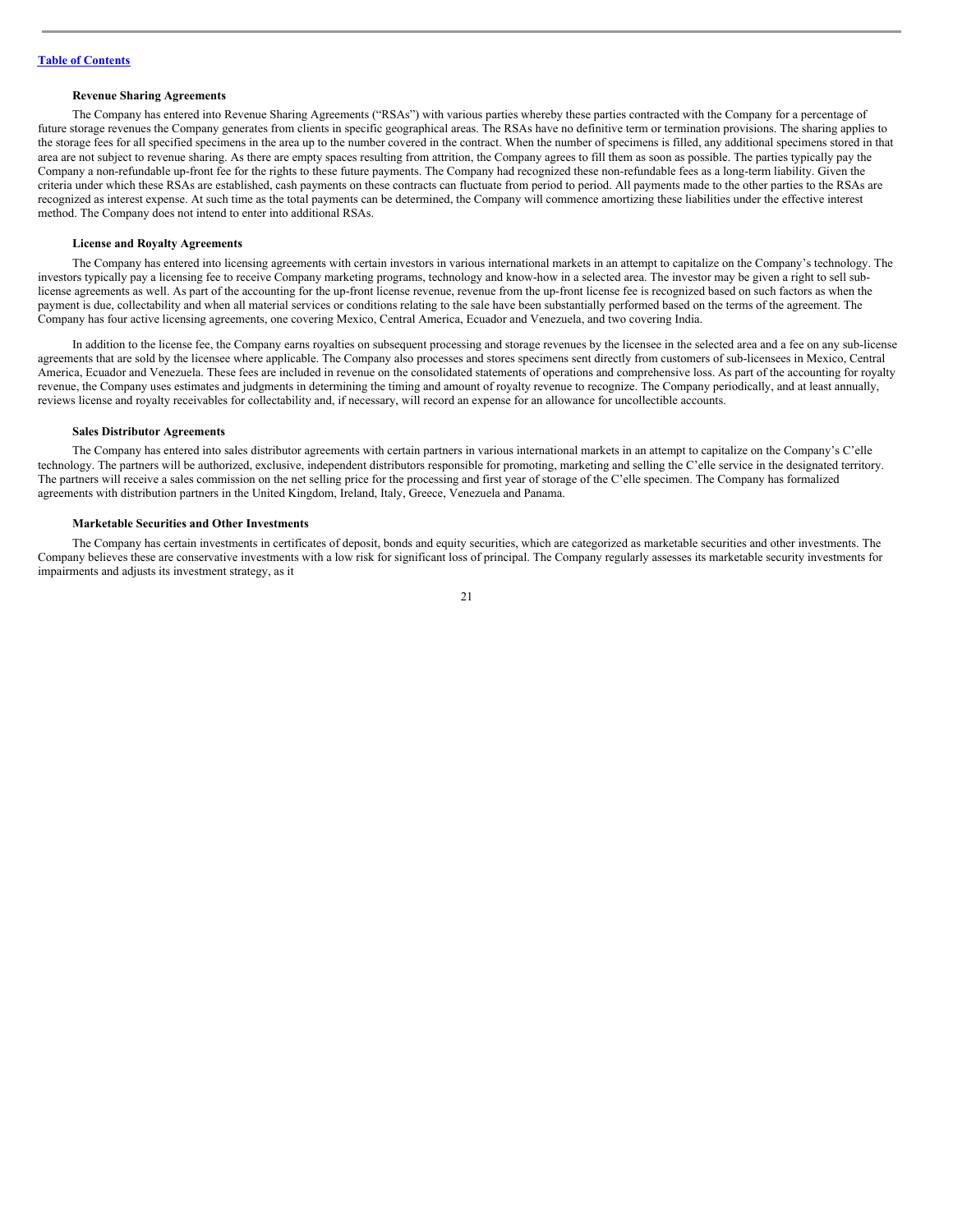deems appropriate. The Company classifies certain marketable securities and other investments as current in the accompanying consolidated balance sheets based on original maturity dates of less than one year. The cost basis of the other investments has been written down to fair value.

#### **Investment in Saneron**

The Company made a significant investment in an entity that is involved in the area of stem cell research. The Company accounts for this investment under the equity method and reviews its investment for possible impairment when there are indicators of possible impairment and, if necessary, adjusts the carrying value of such investment. The Company records equity in losses of affiliates until the investment balance is zero and only goodwill is remaining. The investment is reviewed annually to determine if an other than temporary impairment exists. The Company does not believe that an impairment exists as of August 31, 2008 and November 30, 2007.

#### **Litigation**

The Company is periodically involved in litigation and regulatory proceedings incidental to the conduct of our business and the Company expects that it will be involved in such litigation and regulatory proceedings from time to time. The Company regularly reviews any such litigation and regulatory proceedings for possible adverse outcomes, and provides estimates for the possible liability to the Company from such adverse outcomes, as it considers appropriate.

### **Product Warranty and Cryo-Cell CaresTM Program**

In December 2005, the Company began providing its customers enrolled under the new pricing structure with a payment warranty under which the Company agrees to pay \$50,000 to its client if the U-Cord® product retrieved is used for a stem cell transplant for the donor or an immediate family member and fails to engraft, subject to various restrictions. Additionally, under the Cryo-Cell Cares<sup>™</sup> program the Company will pay \$10,000 to the client to offset personal expenses if the U-Cord® product is used for bone marrow reconstitution in a myeloblative transplant procedure. The Company has not experienced any claims under the warranty program nor has it incurred costs related to these warranties. The Company does not maintain insurance for this warranty program and therefore maintains reserves to cover our estimated potential liabilities. The Company accounts for the warranty as an obligation and recognizes the obligation in accordance with SFAS No. 5, Accounting for Contingencies. The Company's reserve balance is based on the \$50,000 maximum payment and the \$10,000 maximum expense reimbursement multiplied by formulas to determine the projected number of units requiring a payout. The Company determined the estimated expected usage and engraftment failure rates based on an analysis of the historical usage and failure rates and the historical usage and failure rates in other private and public cord blood banks based on published data. The Company's estimates of expected usage and engraftment failure could change as a result of changes in actual usage rates or failure rates and such changes would require an adjustment to the established reserves. The historical usage and failure rates have been very low and a small increase in the number of transplants or engraftment failures could cause a significant increase in the estimated rates used in determining our reserve. In addition, the reserve will increase as additional U-Cord® specimens are stored which are subject to the warranty. As of August 31, 2008 and November 30, 2007, the Company recorded reserves under these programs in the amounts of \$97,395 and \$72,633, respectively, which are included in accrued expenses in the accompanying consolidated balance sheets.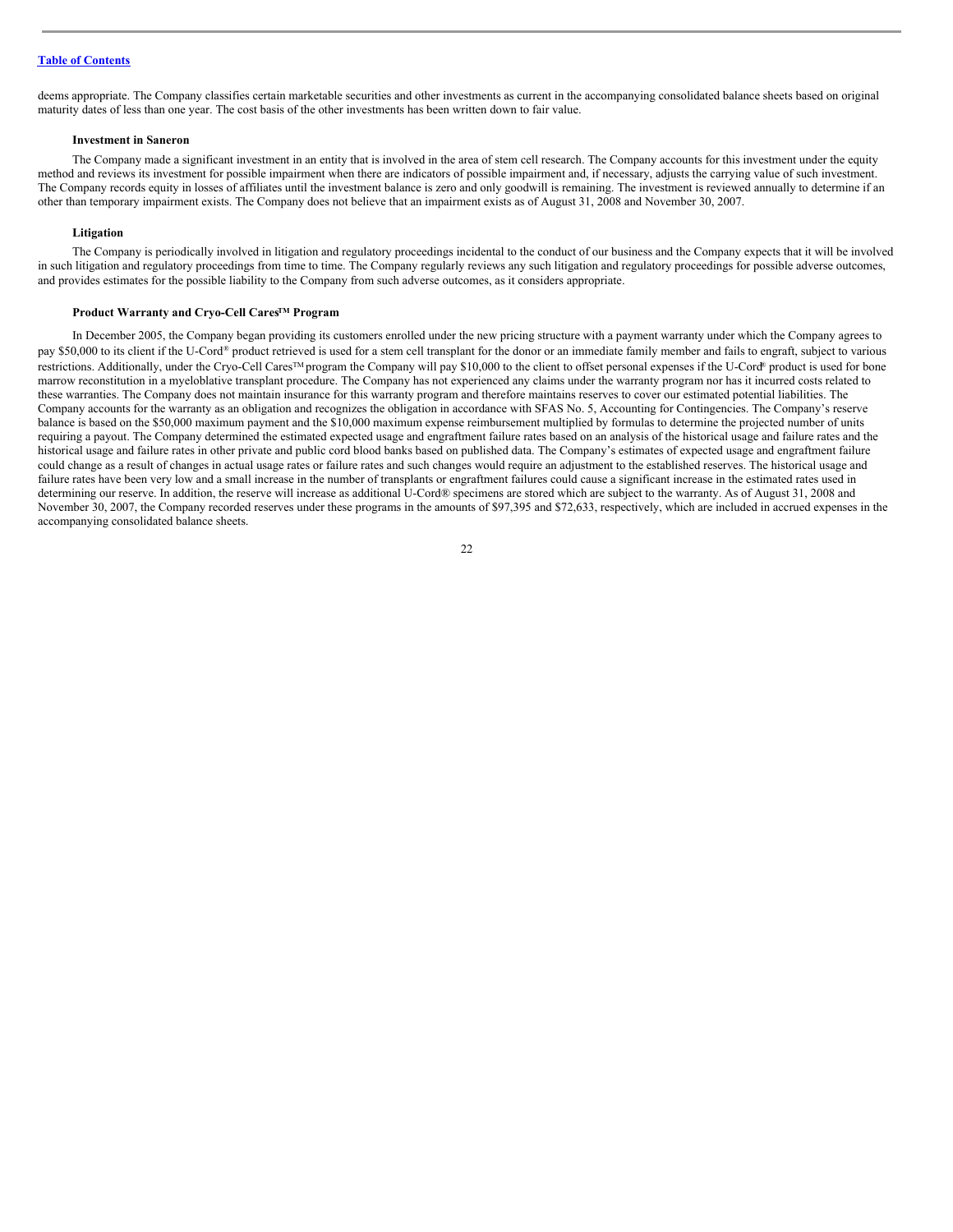#### **Off-Balance Sheet Arrangements**

The Company has no off-balance sheet arrangements that have or are reasonable likely to have a current or future effect on its financial condition, changes in financial condition, revenues or expenses, results of operations, liquidity, capital expenditures or capital resources that is material to investors.

#### **Forward Looking Statements**

This Form 10-Q, press releases and certain information provided periodically in writing or orally by the Company's officers or its agents may contain statements which constitute "forward-looking statements" within the meaning of Section 27A of the Securities Act of 1933, as amended and Section 21E of the Securities Exchange Act of 1934. The terms "Cryo-Cell International, Inc.," "Cryo-Cell" "Company," "we," "our" and "us" refer to Cryo-Cell International, Inc. The words "expect," "believe," "goal," "plan," "intend," "estimate" and similar expressions and variations thereof, if used, are intended to specifically identify forward-looking statements. Those statements appear in a number of places in this Form 10-Q and in other places, and include statements regarding the intent, belief or current expectations of the Company, its directors or its officers with respect to, among other things:

- (i) our future performance and operating results;
- (ii) our future operating plans;
- (iii) our liquidity and capital resources; and
- (iv) our legal proceedings

Investors and prospective investors are cautioned that any such forward-looking statements are not guarantees of future performance and involve risks and uncertainties, and that actual results may differ materially from those projected in the forward-looking statements as a result of various factors. The factors that might cause such differences include, among others, the following:

- (i) any adverse effect or limitations caused by recent increases in government regulation of stem cell storage facilities;
- (ii) any increased competition in our business;
- (iii) any decrease or slowdown in the number of people seeking to store umbilical cord blood stem cells or decrease in the number of people paying annual storage fees;
- (iv) domestic and international market acceptance of the Company's new C'elle service will require publication of additional scientific studies, consumer awareness, and the development of new therapies from the C'elle technology, none of which are certain;
- (v) any new services relating to other types of stem cells that have not yet been offered commercially, and there is no assurance that other stem cell services will be launched or will gain market acceptance;
- (vi) any adverse impacts on revenue or operating margins due to the costs associated with increased growth in our business, including the possibility of unanticipated costs relating to the operation of our facility and costs relating to the commercial launch of the placental stem cell service offering or any other new types of stem cells;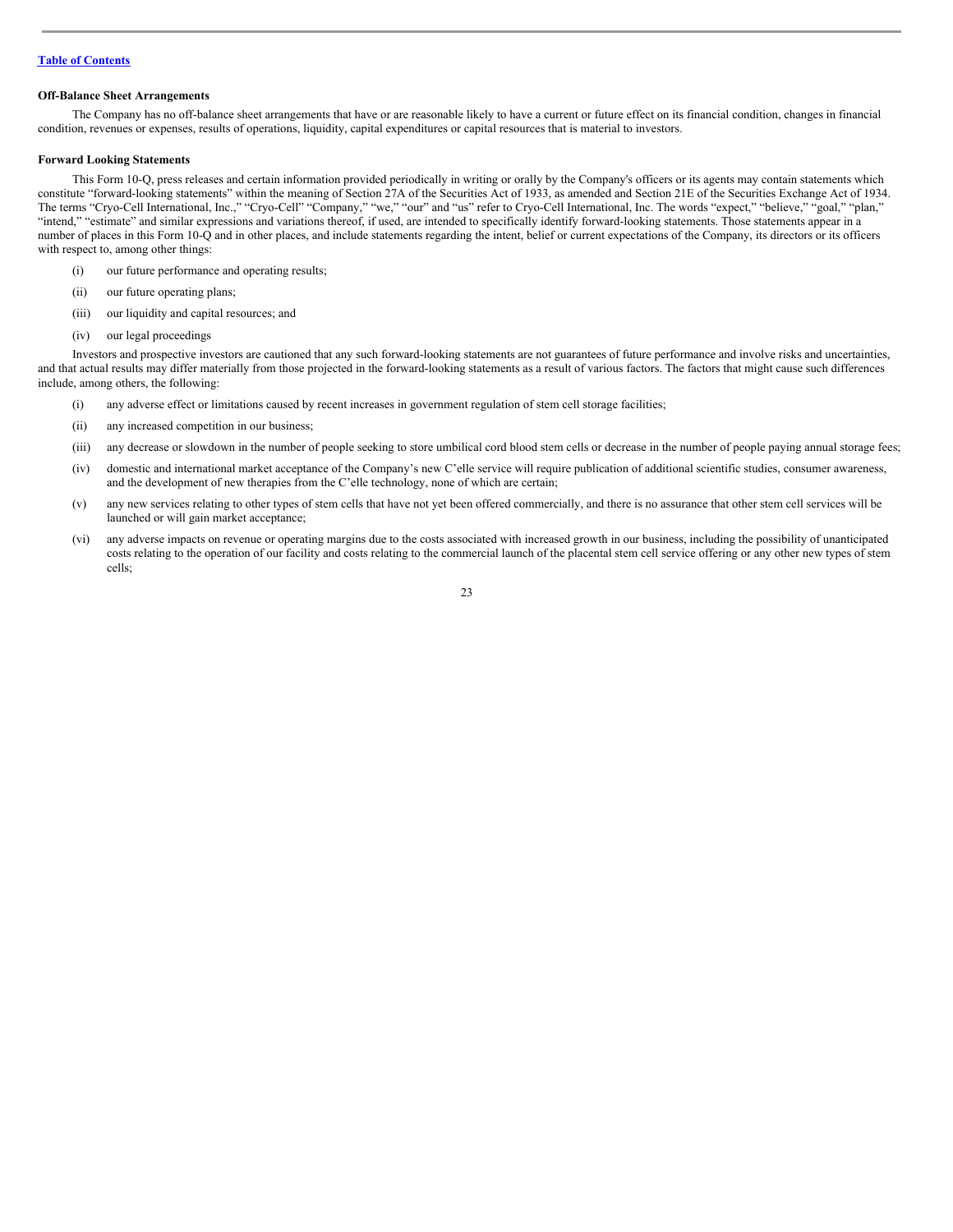- (vii) any unique risks posed by our international activities, including but not limited to local business laws or practices that diminish our affiliates' ability to effectively compete in their local markets;
- (viii) any technological or medical breakthroughs that would render the Company's business of stem cell preservation obsolete;
- (ix) any material failure or malfunction in our storage facilities; or any natural disaster or act of terrorism that adversely affects stored specimens;
- (x) any adverse results to our prospects, financial condition or reputation arising from any material failure or compromise of our information systems;
- (xi) the costs associated with defending or prosecuting litigation matters, particularly including litigation related to intellectual property, and any material adverse result from such matters;
- (xii) any negative consequences resulting from deriving, shipping and storing specimens at a second location.

We undertake no obligation to publicly update or revise the forward-looking statements made in this Form 10-Q to reflect events or circumstances after the date of this Form 10-Q or to reflect the occurrence of unanticipated events.

Readers are cautioned not to place undue reliance on these forward-looking statements, which reflect management's analysis only as of the date hereof. Cryo-Cell International, Inc. undertakes no obligation to publicly revise these forward-looking statements to reflect events or circumstances that arise after the date hereof. Readers should carefully review the risk factors described in other documents the Company files from time to time with the Securities and Exchange Commission, including the Annual Report on Form 10-K filed by the Company and any Current Reports on Form 8-K filed by the Company.

#### <span id="page-23-0"></span>**Item 3. Quantitative and Qualitative Disclosures About Market Risk.**

### Foreign Exchange Risk

The Company is not exposed to material fluctuations in currency exchange rates because the payments from the Company's international affiliates are received in U.S. dollars.

#### Interest Rate Risk

The Company invests its cash in a variety of financial instruments, principally securities issued by the U.S government and its agencies, investment grade corporate and money market instruments. These investments are denominated in U.S. dollars. These bonds are subject to interest rate risk, and could decline in value if interest rates fluctuate. Due to the conservative nature of these instruments, the Company does not believe that there is a material exposure to interest rate risk.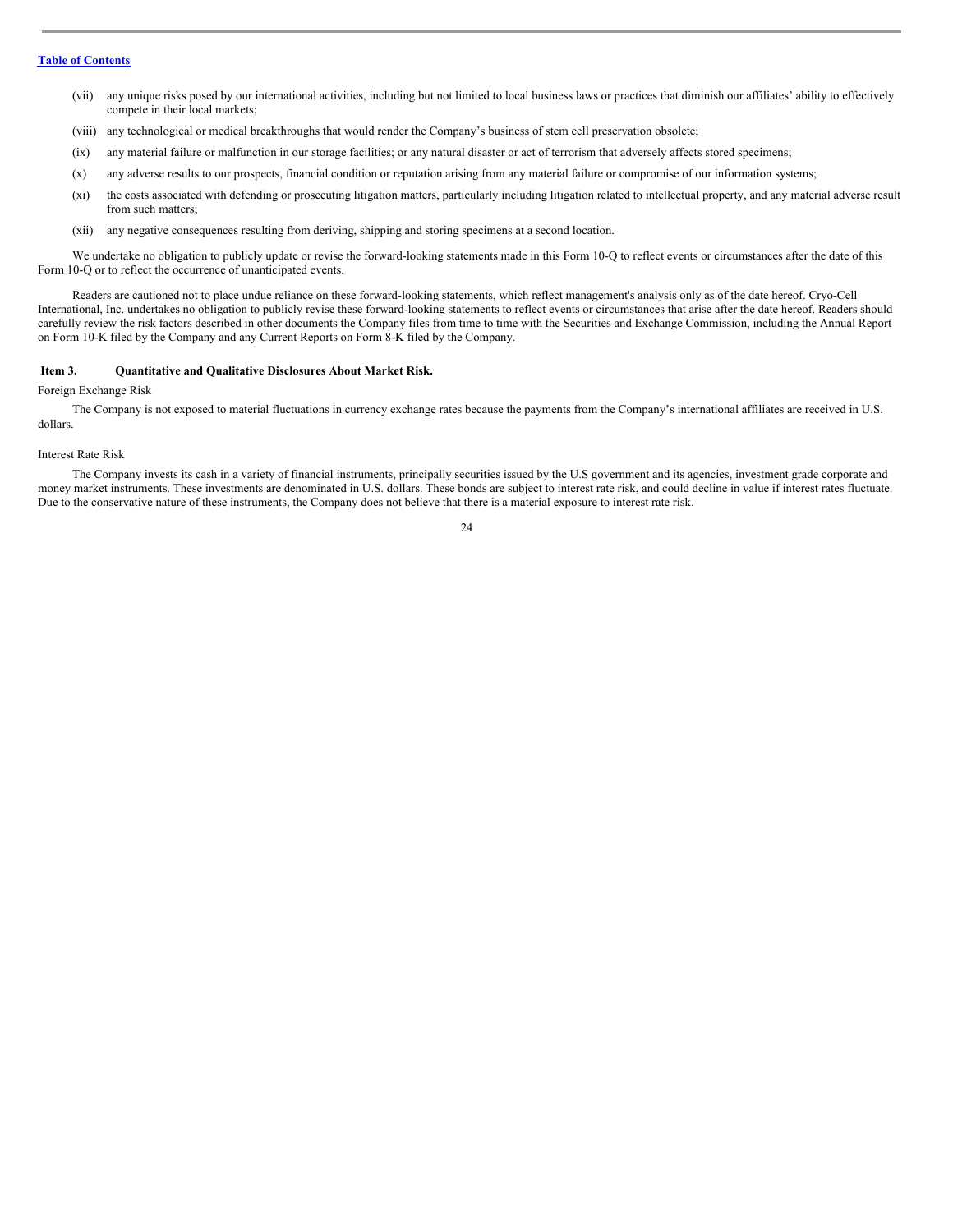#### <span id="page-24-0"></span>**Item 4. Controls and Procedures**

#### **Evaluation of Disclosure Controls and Procedures**

Based on their most recent review, as of the end of the period covered by this report, the Company's principal executive officer and principal financial officer have concluded that the Company's disclosure controls and procedures are effective to provide reasonable assurance that information required to be disclosed by the Company in the reports that it files or submits under the Securities Exchange Act of 1934, as amended, is accumulated and communicated to the Company's management, including its principal executive officer and principal financial officer, as appropriate to allow timely decisions regarding required disclosure and are effective to provide reasonable assurance that such information is recorded, processed, summarized and reported within the time periods specified in the SEC's rules and forms.

#### **Changes in Internal Control Over Financial Reporting**

As previously disclosed, during the November 30, 2007, year end closing process, the Company's principal executive officer and principal financial officer concluded that the Company's disclosure controls and procedures were not effective, due to a material weakness surrounding accrued expenses.

As a result of those findings, management undertook the following action to address the material weakness:

• Redesigned, tested and implemented a new information system query upon which a component of accrued expenses is derived.

The changes in the Company's internal control over financial reporting described in the previous paragraph were implemented prior to the Company reporting its results for the quarter ended February 29, 2008. There were no other changes in the Company's internal control over financial reporting during the quarters ended August 31, 2008 and May 31, 2008 that have materially affected, or are reasonably likely to materially affect, the Company's internal control over financial reporting.

#### **Limitations on the Effectiveness of Controls**

Our management, including our CEO and CFO, does not expect that our Disclosure Controls and internal controls will prevent all error and all fraud. A control system, no matter how well conceived and operated, can provide only reasonable, not absolute, assurance that the objectives of the control system are met. Further, the design of a control system must reflect the fact that there are resource constraints, and the benefits of controls must be considered relative to their costs. Because of the inherent limitations in all control systems, no evaluation of controls can provide absolute assurance that all control issues and instances of fraud, if any, within the company have been detected. These inherent limitations include the realities that judgments in decision-making can be faulty, and that breakdowns can occur because of simple error or mistake. Additionally, controls can be circumvented by the individual acts of some persons, by collusion of two or more people, or by management or board override of the control.

The design of any system of controls also is based in part upon certain assumptions about the likelihood of future events, and there can be no assurance that any design will succeed in achieving its stated goals under all potential future conditions; over time, control may become inadequate because of changes in conditions, or the degree of compliance with the policies or procedures may deteriorate. Because of the inherent limitations in a cost-effective control system, misstatements due to error or fraud may occur and not be detected.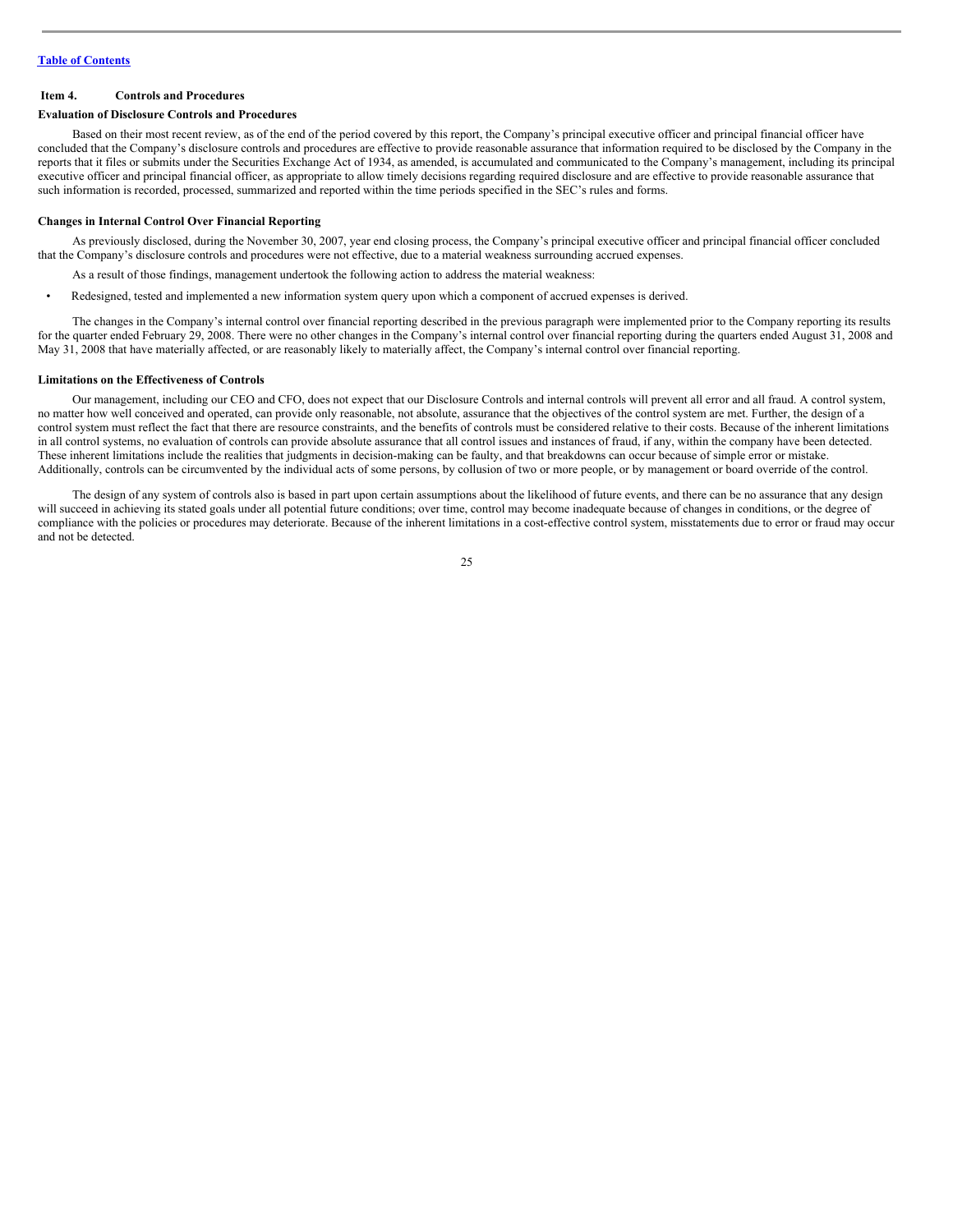Our disclosure controls and procedures were designed to provide reasonable assurance of achieving their control objectives.

### <span id="page-25-0"></span>**PART II - OTHER INFORMATION**

### <span id="page-25-1"></span>**ITEM 1. LEGAL PROCEEDINGS**

Incorporated by reference to Part I. Financial Statements-Notes to Condensed Consolidated Financial Statements – Note 3.

### <span id="page-25-2"></span>**ITEM 1A. RISK FACTORS**

Not applicable.

<span id="page-25-3"></span>

| ITEM 2. |  | UNREGISTERED SALES OF EOUITY SECURITIES AND USE OF PROCEEDS |  |
|---------|--|-------------------------------------------------------------|--|
|---------|--|-------------------------------------------------------------|--|

None.

### <span id="page-25-4"></span>**ITEM 3. DEFAULTS UPON SENIOR SECURITIES**

None.

### <span id="page-25-5"></span>**ITEM 4. SUBMISSION OF MATTERS TO A VOTE OF SECURITY HOLDERS**

The Company held the Annual Meeting of Stockholders on July 15, 2008. The stockholders voted on the following:

Election of seven directors.

The following results were certified by the Inspector of Elections on July 15, 2008:

*Election of Directors*. The following persons were elected as directors at the Annual Meeting:

| <b>Nominees Elected</b> | For       | Withheld  |
|-------------------------|-----------|-----------|
| Mercedes Walton         | 6,773,300 | 2,887,110 |
| Gaby W. Goubran         | 6.912.202 | 2,748,208 |
| John Mathews            | 7,764,380 | 1,896,030 |
| Anthony P. Finch        | 6.934.681 | 2,725,729 |
| Andrew J. Filipowski    | 6.925.920 | 2,734,490 |
| Ki Yong Choi            | 7,766,959 | 1,893,451 |
| <b>Scott Christian</b>  | 6.919.611 | 2,740,799 |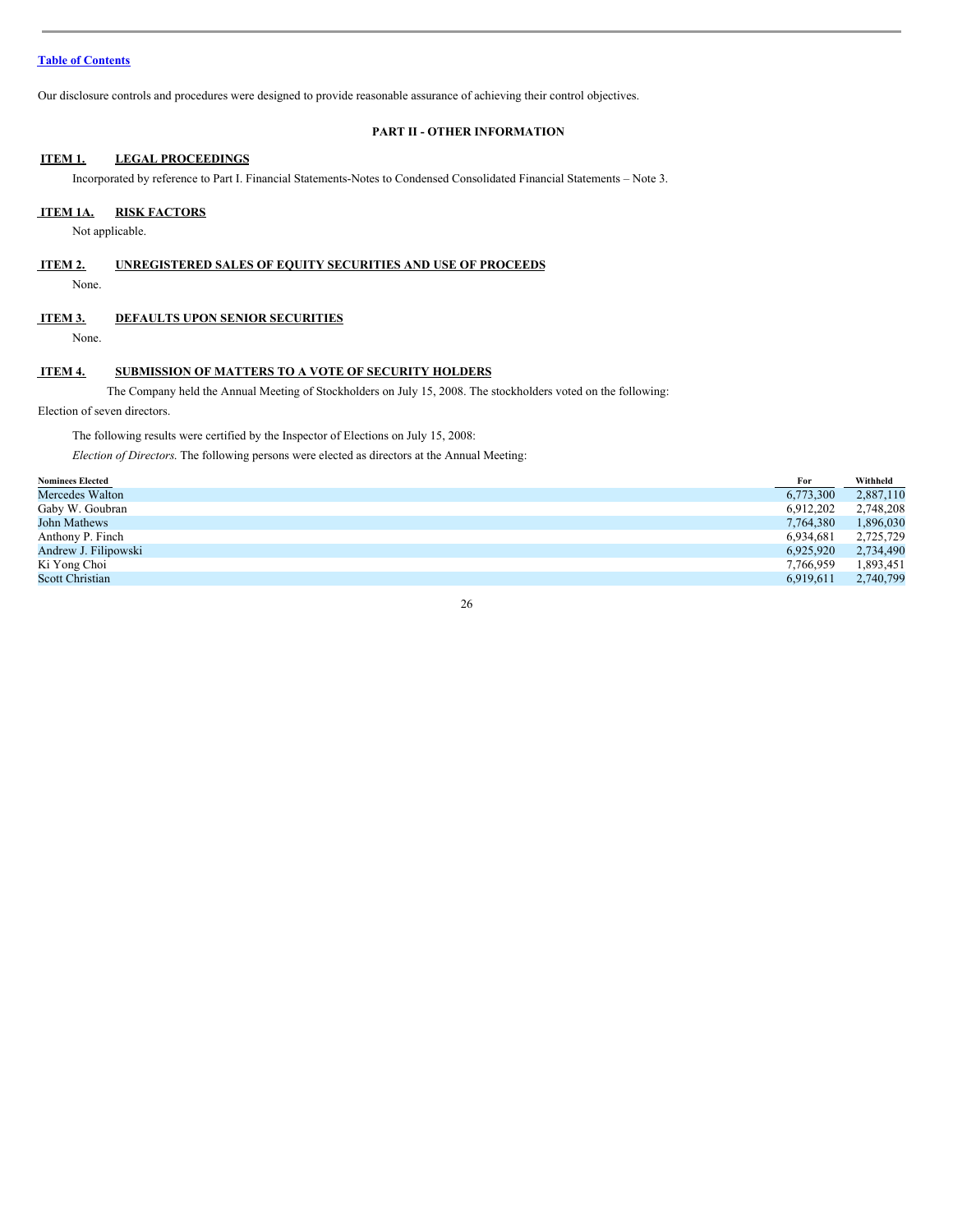# <span id="page-26-0"></span>**ITEM 5. OTHER INFORMATION**

Not applicable.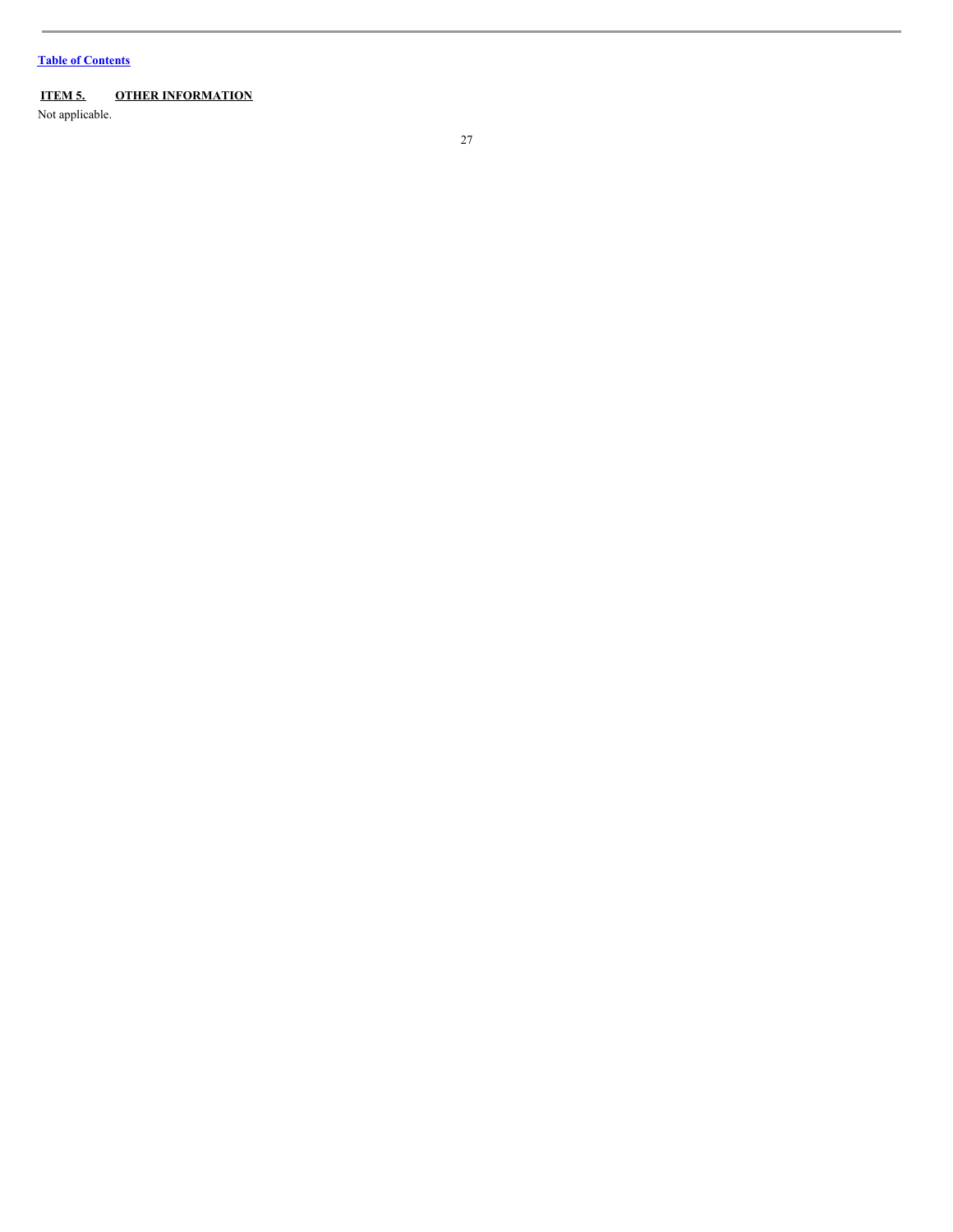### <span id="page-27-0"></span>**ITEM 6. EXHIBITS**

(a) Exhibits

- 10.1 Amendment dated July 18, 2008 to Employment Agreement dated November 1, 2005 between the Company and Jill Taymans.
- 10.2 Amendment dated July 18, 2008 to Employment Agreement dated August 15, 2005 between the Company and Mercedes Walton.
- 31.1 Certification of CEO Pursuant to Section 302 of the Sarbanes-Oxley Act of 2002.
- 31.2 Certification of CFO Pursuant to Section 302 of the Sarbanes-Oxley Act of 2002.
- 32.1 Certification Pursuant to 18 U.S.C. Section 1350, as Adopted Pursuant to Section 906 of the Sarbanes-Oxley Act of 2002.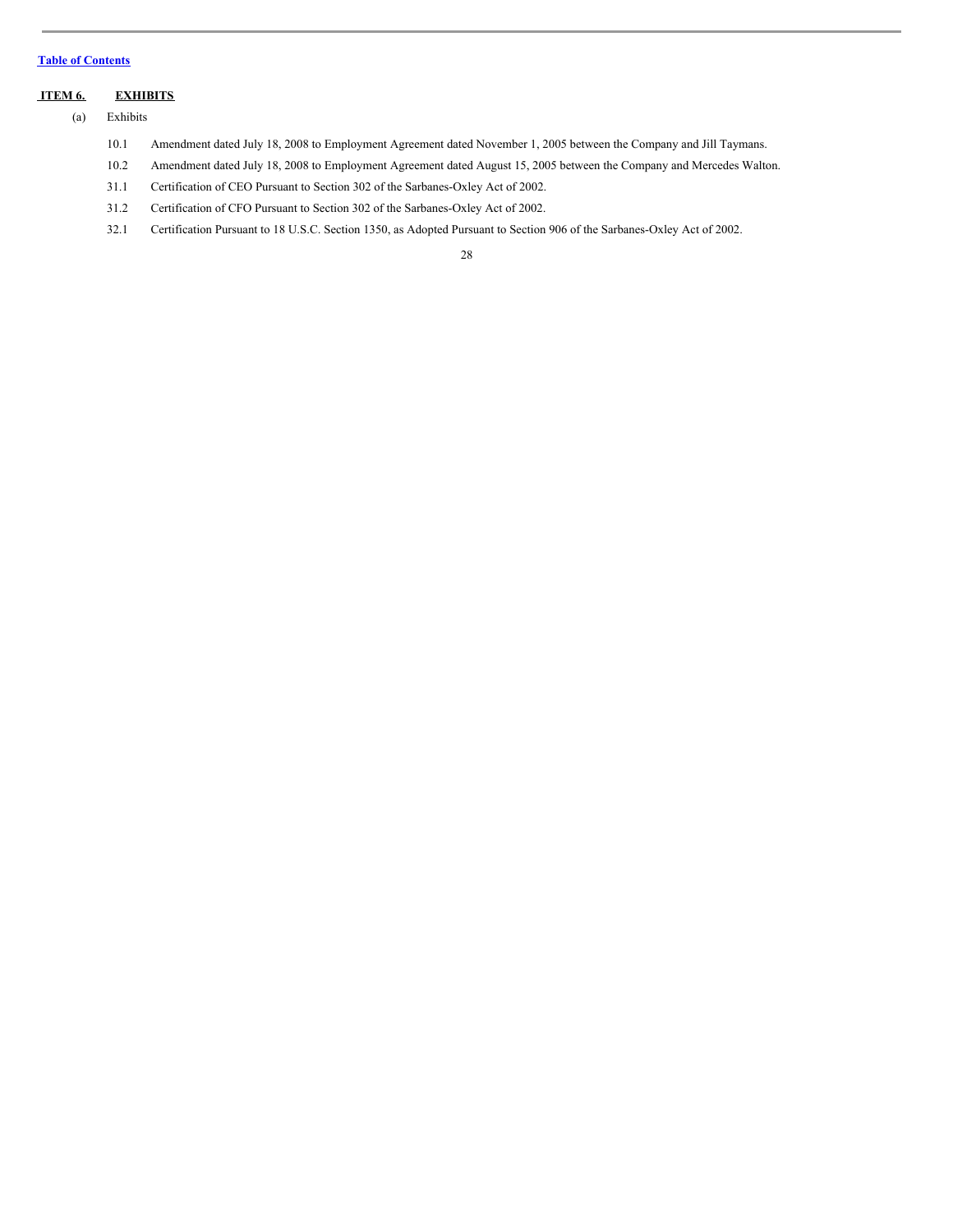### <span id="page-28-0"></span>**SIGNATURES**

Pursuant to the requirements of the Securities Exchange Act of 1934, the Registrant has duly caused this report to be signed on its behalf by the undersigned thereunto duly authorized.

Cryo-Cell International, Inc.

/s/ MERCEDES WALTON Mercedes Walton Chief Executive Officer

Cryo-Cell International, Inc.

/s/ JILL TAYMANS

Jill M. Taymans Vice President, Finance

Date: October 15, 2008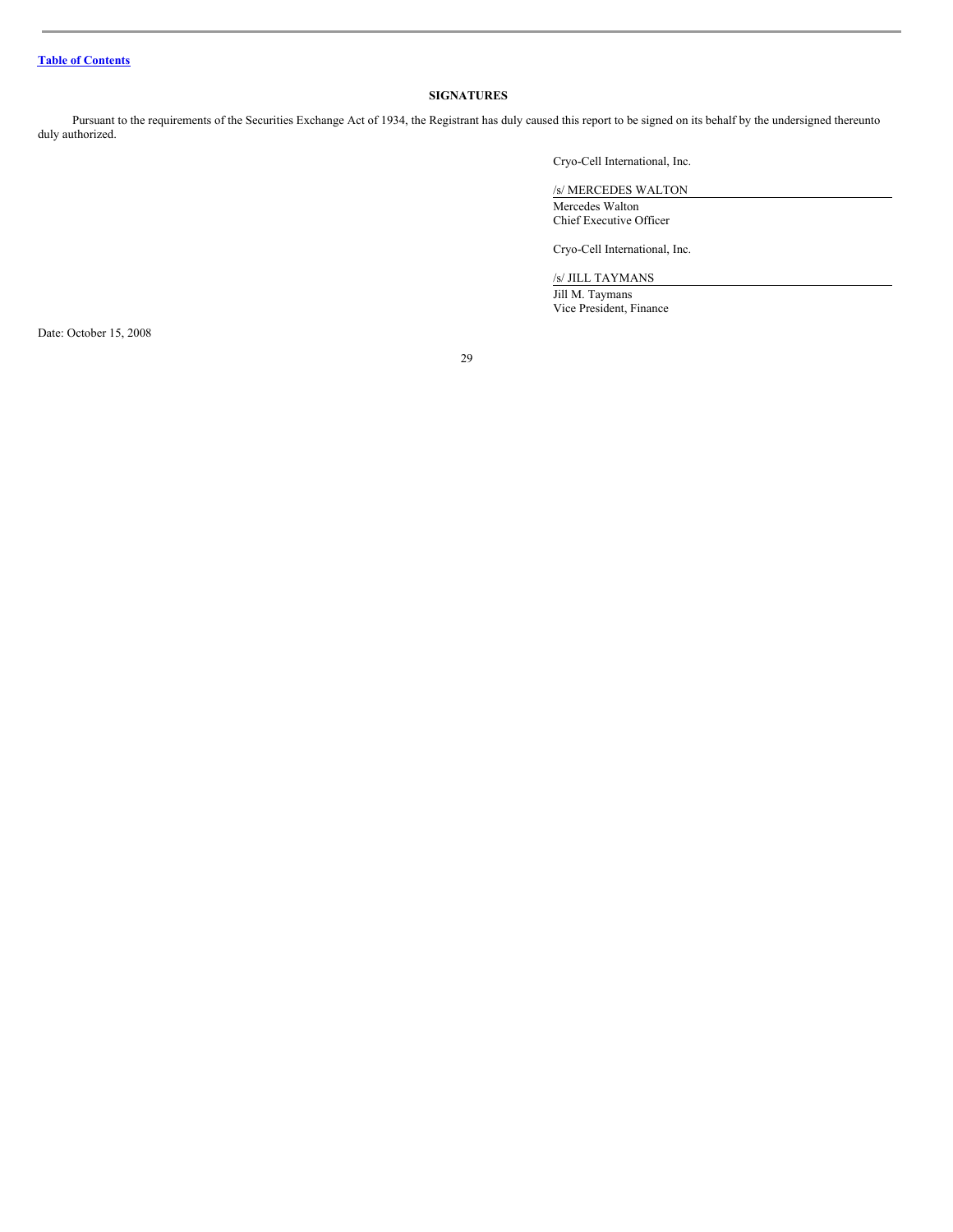#### **AGREEMENT**

This Agreement is entered into and effective this 18th day of July, 2008, by and between Cryo-Cell International, Inc. (the "Company") and Jill M. Taymans (the "Executive").

### **RECITALS**

A. The Company and the Executive entered into an Employment Agreement dated November 1, 2005 (the "Employment Agreement") pursuant to which the Company agreed to provide certain specified compensation to the Executive.

B. The initial one-year term of the Employment Agreement has been automatically extended for successive one-year periods ("Additional Employment Terms"), with the current Additional Employment Term expiring on October 31, 2008 unless notice of non-renewal is delivered pursuant to paragraph 1 of the Employment Agreement.

C. The Company and the Executive desire to further amend the terms of the Employment Agreement to provide that the Additional Employment Terms will end on November 30 of each year, which will correspond with the Company's fiscal year end.

NOW, THEREFORE, in consideration of the foregoing and the mutual covenants contained herein, the parties agree, and the Employment Agreement hereby is amended, as follows:

#### **AMENDMENT**

1. The second sentence of the first paragraph of paragraph 1 of the Employment Agreement is deleted in its entirety and replaced with the following:

"Subject to any notice of non-renewal provided in the following sentence, the Initial Term shall be automatically extended for successive additional one-year periods ("Additional Employment Terms"); provided, that the Additional Employment Term commencing on November 1, 2007 shall end on November 30, 2008, with any successive Additional Employment Term to end on November 30 of the succeeding year. The Initial Term or any Additional Employment Term will not be so extended if, at least sixty (60) days prior to the end of the Initial Term or an Additional Employment Term, the Company or the Executive has notified the other in writing that the Agreement shall terminate at the end of the then current term."

2. The parties agree that this Agreement amends the Employment Agreement and that, except as amended herein, the Employment Agreement shall remain unchanged and in full force and effect.

*[Signature Page Follows]*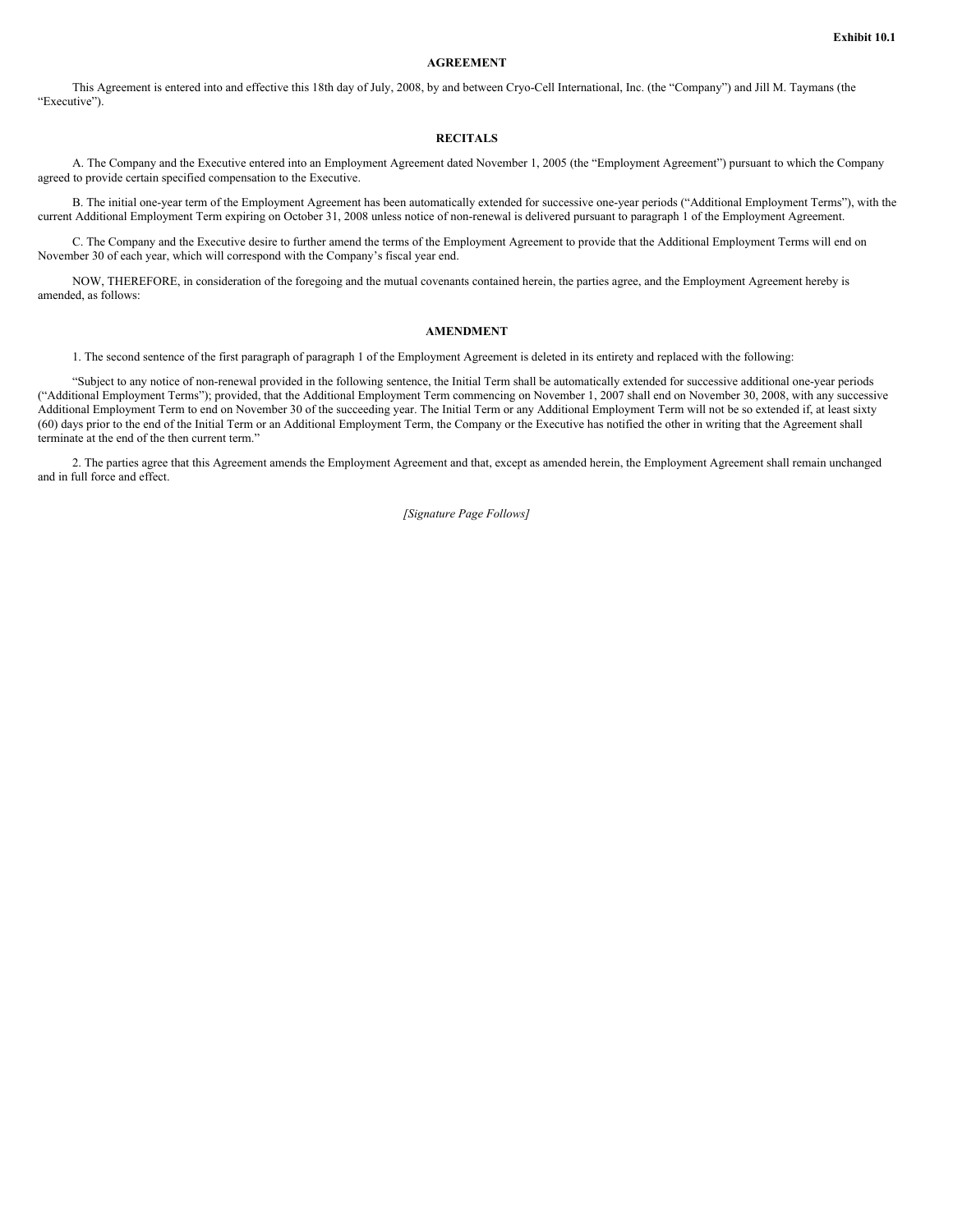IN WITNESS WHEREOF, the parties have executed this Agreement as of the date first written above.

### **CRYO-CELL INTERNATIONAL, INC.**

By: /s/ Andrew J. Filipowski Name: Andrew J. Filipowski Title: Director

/s/ Jill M. Taymans

Executive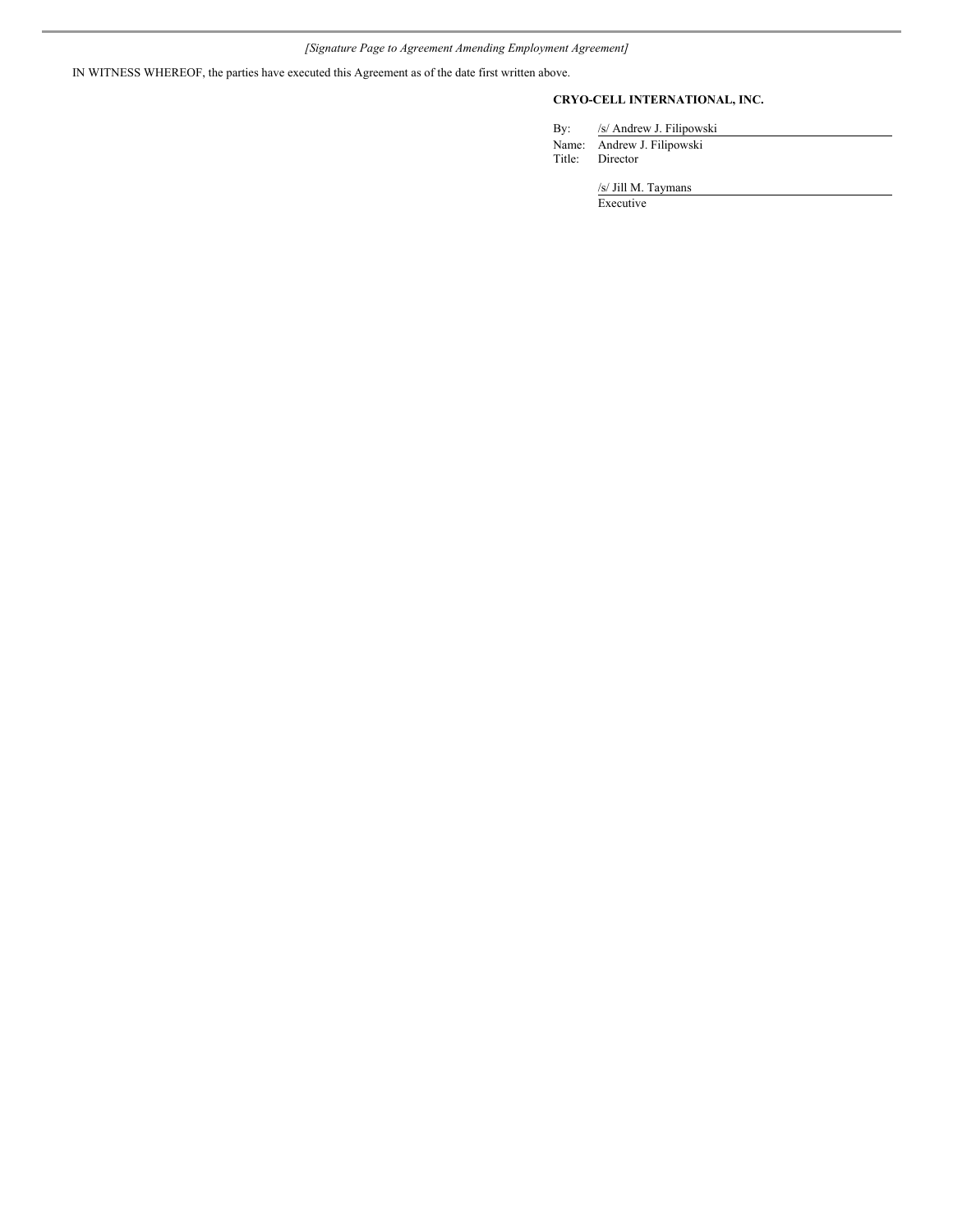#### **AGREEMENT**

This Agreement is entered into and effective this 18th day of July, 2008, by and between Cryo-Cell International, Inc. (the "Company") and Mercedes Walton (the "Executive").

### **RECITALS**

A. The Company and the Executive entered into an Employment Agreement dated August 15, 2005 (the "Employment Agreement") pursuant to which the Company agreed to provide certain specified compensation to the Executive.

B. The Company and the Executive entered into an Agreement dated July 16, 2007 that amended the terms of the Employment Agreement to comply with Section 409A of the Internal Revenue Code of 1986, as amended (the Employment Agreement, as amended by the Agreement dated July 16, 2007, is referred to herein as the "Employment Agreement").

C. The Company and the Executive desire to further amend the terms of the Employment Agreement to provide that the terms of the agreement will end on November 30 of each year, which will correspond with the Company's fiscal year end.

NOW, THEREFORE, in consideration of the foregoing and the mutual covenants contained herein, the parties agree, and the Employment Agreement hereby is amended, as follows:

#### **AMENDMENT**

1. The first two sentences of the first paragraph of paragraph 1 of the Employment Agreement are deleted in their entirety and replaced with the following:

"On the terms and conditions set forth in this Agreement, the Company hereby employs the Executive for a period commencing on September 1, 2005, and expiring on November 30, 2008, (the "Initial Term"). The Initial Term shall be automatically extended for successive additional one-year periods ("Additional Employment Terms") unless, at least sixty (60) days prior to the end of the Initial Term or an Additional Employment Term the Company or the Executive has notified the other in writing that the Agreement shall terminate at the end of the then current term."

2. The parties agree that this Agreement amends the Employment Agreement and that, except as amended herein, the Employment Agreement shall remain unchanged and in full force and effect.

*[Signature Page Follows]*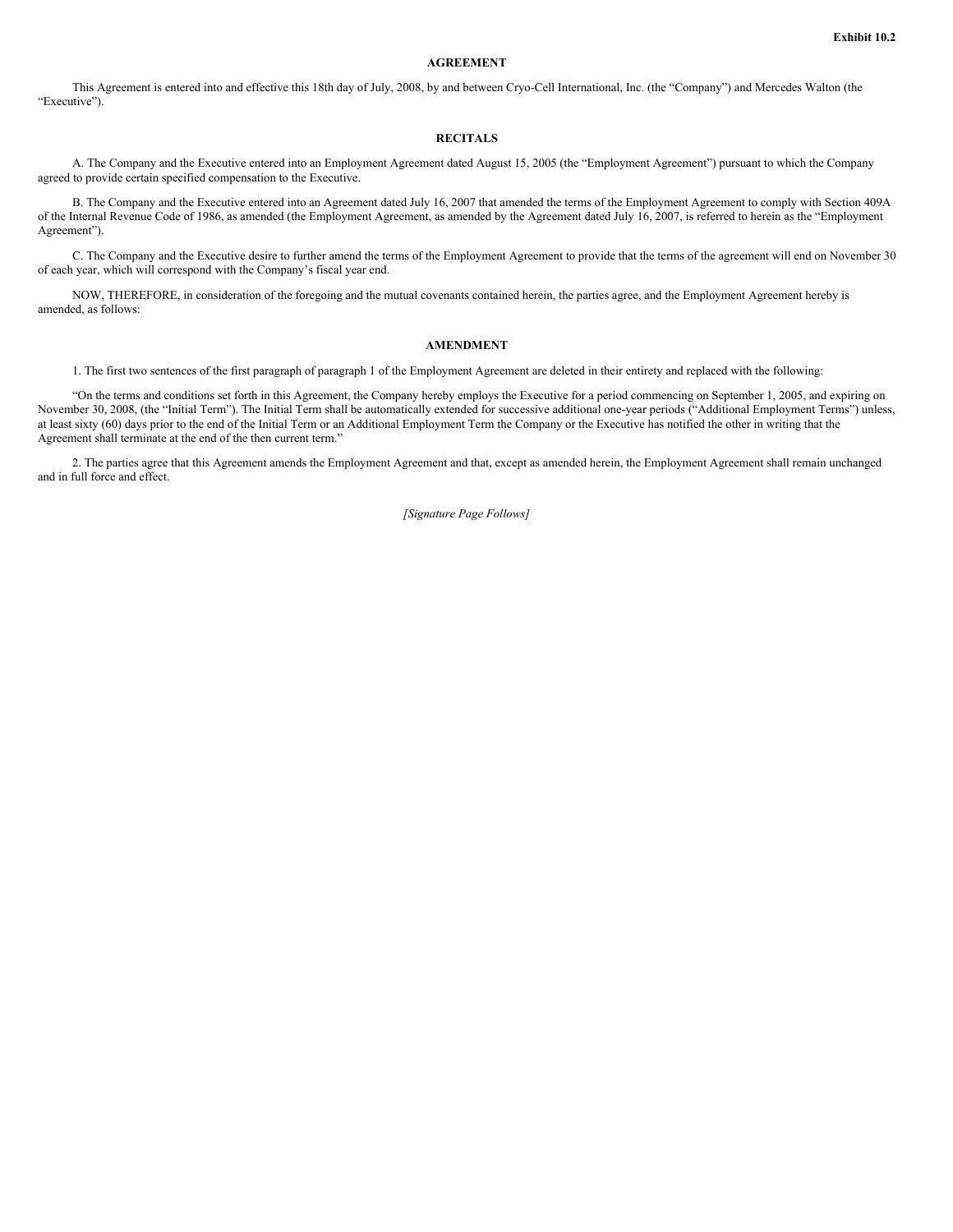IN WITNESS WHEREOF, the parties have executed this Agreement as of the date first written above.

### **CRYO-CELL INTERNATIONAL, INC.**

By: /s/ Andrew J. Filipowski Name: Andrew J. Filipowski Title: Director

Mercedes Walton

Executive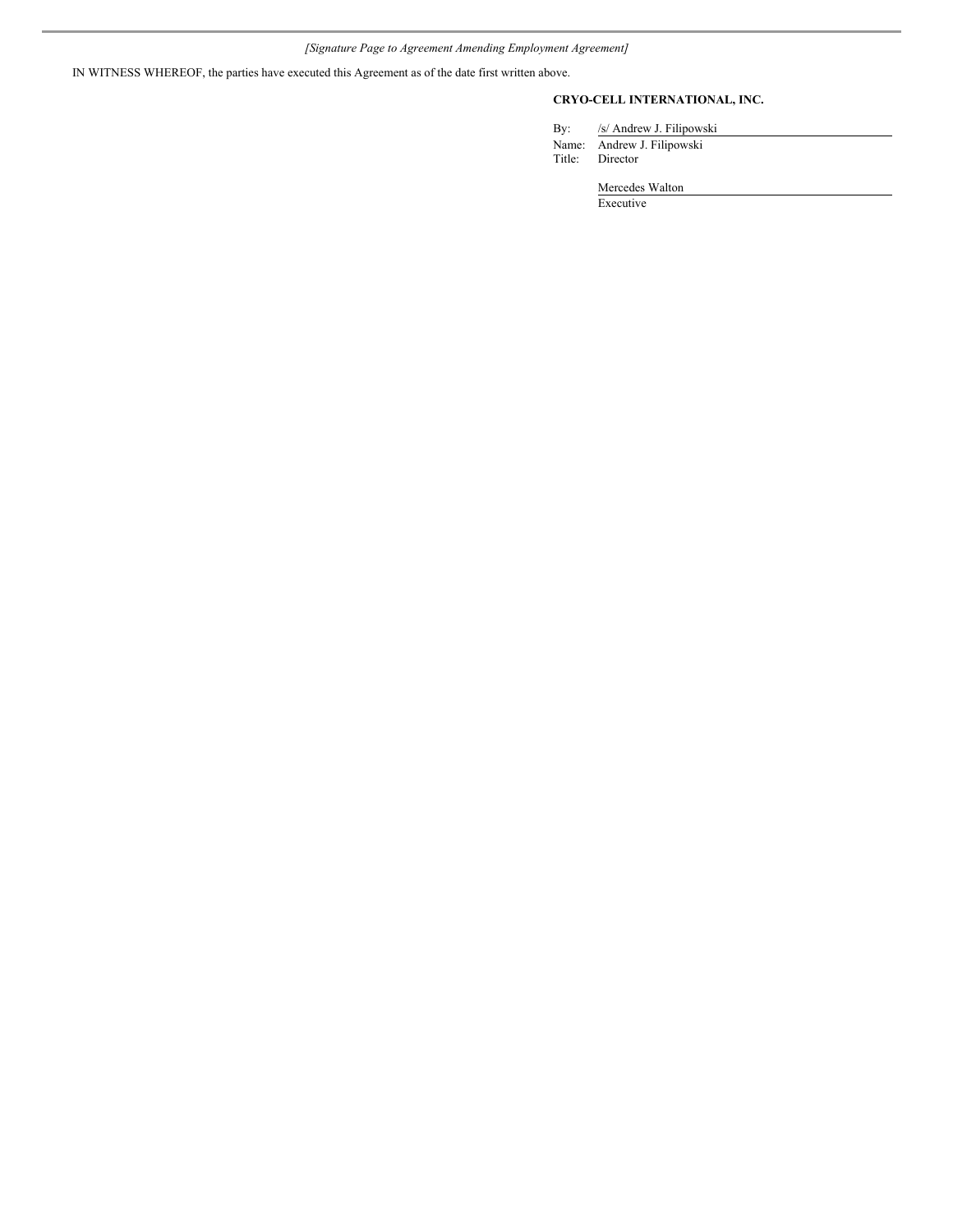### CERTIFICATION OF CHIEF EXECUTIVE OFFICER

I, Mercedes Walton, certify that:

- 1. I have reviewed this quarterly report on Form 10-Q of Cryo-Cell International, Inc. (the "Registrant");
- 2. Based on my knowledge, this report does not contain any untrue statement of a material fact or omit to state a material fact necessary to make the statements made, in light of the circumstances under which such statements were made, not misleading with respect to the period covered by this report;
- 3. Based on my knowledge, the financial statements, and other financial information included in this report, fairly present in all material respects the financial condition, results of operations and cash flows of the registrant as of, and for, the periods presented in this report;
- 4. The Registrant's other certifying officer(s) and I are responsible for establishing and maintaining disclosure controls and procedures (as defined in Exchange Act Rules 13a-15(e) and 15d-15(e)) for the Registrant and have:

(a) Designed such disclosure controls and procedures, or caused such disclosure controls and procedures to be designed under our supervision, to ensure that material information relating to the Registrant, including its consolidated subsidiaries, is made known to us by others within those entities, particularly during the period in which this quarterly report is being prepared;

(b) Evaluated the effectiveness of the Registrant's disclosure controls and procedures and presented in this report our conclusions about the effectiveness of the disclosure controls and procedures, as of the end of the period covered by this report based on such evaluation; and

(c) disclosed in this report any change in the Registrant's internal control over financial reporting that occurred during the Registrant's most recent fiscal quarter that has materially affected, or is reasonably likely to materially affect, the Registrant's internal control over financial reporting;

5. The Registrant's other certifying officer(s) and I have disclosed, based on our most recent evaluation of internal control over financial reporting, to the Registrant's auditors and the audit committee of the Registrant's board of directors (or persons performing the equivalent functions):

(a) All significant deficiencies and material weaknesses in the design or operation of internal control over financial reporting which are reasonably likely to adversely affect the Registrant's ability to record, process, summarize and report financial information; and

(b) Any fraud, whether or not material, that involves management or other employees who have a significant role in the Registrant's internal control over financial reporting.

Dated: October 15, 2008 /s/ Mercedes Walton

Mercedes Walton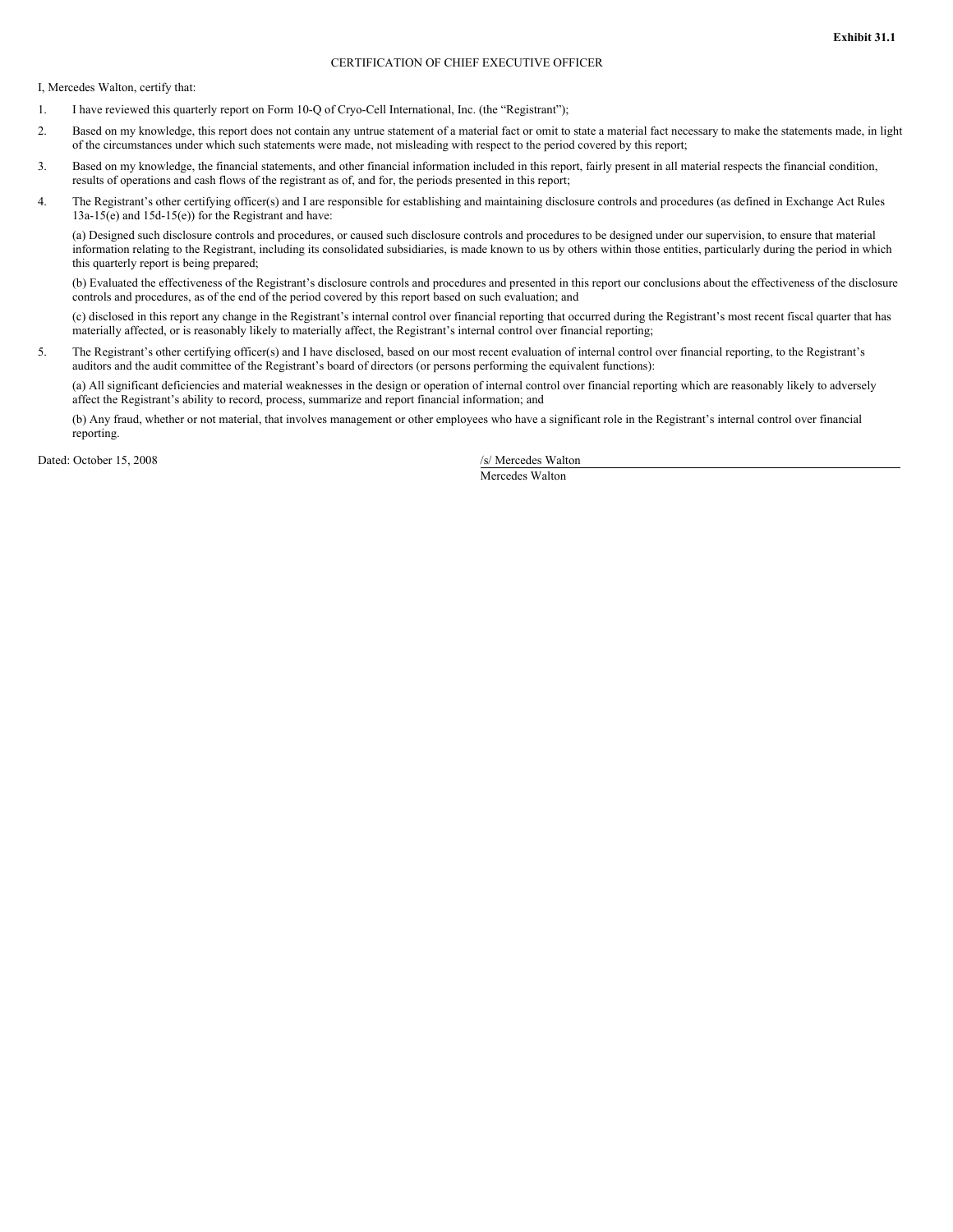### CERTIFICATION OF CHIEF FINANCIAL OFFICER

I, Jill M. Taymans, certify that:

- 1. I have reviewed this quarterly report on Form 10-Q of Cryo-Cell International, Inc. (the "Registrant");
- 2. Based on my knowledge, this report does not contain any untrue statement of a material fact or omit to state a material fact necessary to make the statements made, in light of the circumstances under which such statements were made, not misleading with respect to the period covered by this report;
- 3. Based on my knowledge, the financial statements, and other financial information included in this report, fairly present in all material respects the financial condition, results of operations and cash flows of the registrant as of, and for, the periods presented in this report;
- 4. The Registrant's other certifying officer(s) and I are responsible for establishing and maintaining disclosure controls and procedures (as defined in Exchange Act Rules 13a-15(e) and 15d-15(e)) for the Registrant and have:

(a) Designed such disclosure controls and procedures, or caused such disclosure controls and procedures to be designed under our supervision, to ensure that material information relating to the Registrant, including its consolidated subsidiaries, is made known to us by others within those entities, particularly during the period in which this quarterly report is being prepared;

(b) Evaluated the effectiveness of the Registrant's disclosure controls and procedures and presented in this report our conclusions about the effectiveness of the disclosure controls and procedures, as of the end of the period covered by this report based on such evaluation; and

(c) disclosed in this report any change in the Registrant's internal control over financial reporting that occurred during the Registrant's most recent fiscal quarter that has materially affected, or is reasonably likely to materially affect, the Registrant's internal control over financial reporting;

5. The Registrant's other certifying officer(s) and I have disclosed, based on our most recent evaluation of internal control over financial reporting, to the Registrant's auditors and the audit committee of the Registrant's board of directors (or persons performing the equivalent functions):

(a) All significant deficiencies and material weaknesses in the design or operation of internal control over financial reporting which are reasonably likely to adversely affect the Registrant's ability to record, process, summarize and report financial information; and

(b) Any fraud, whether or not material, that involves management or other employees who have a significant role in the Registrant's internal control over financial reporting.

Dated: October 15, 2008 /s/ Jill M. Taymans

Jill M. Taymans